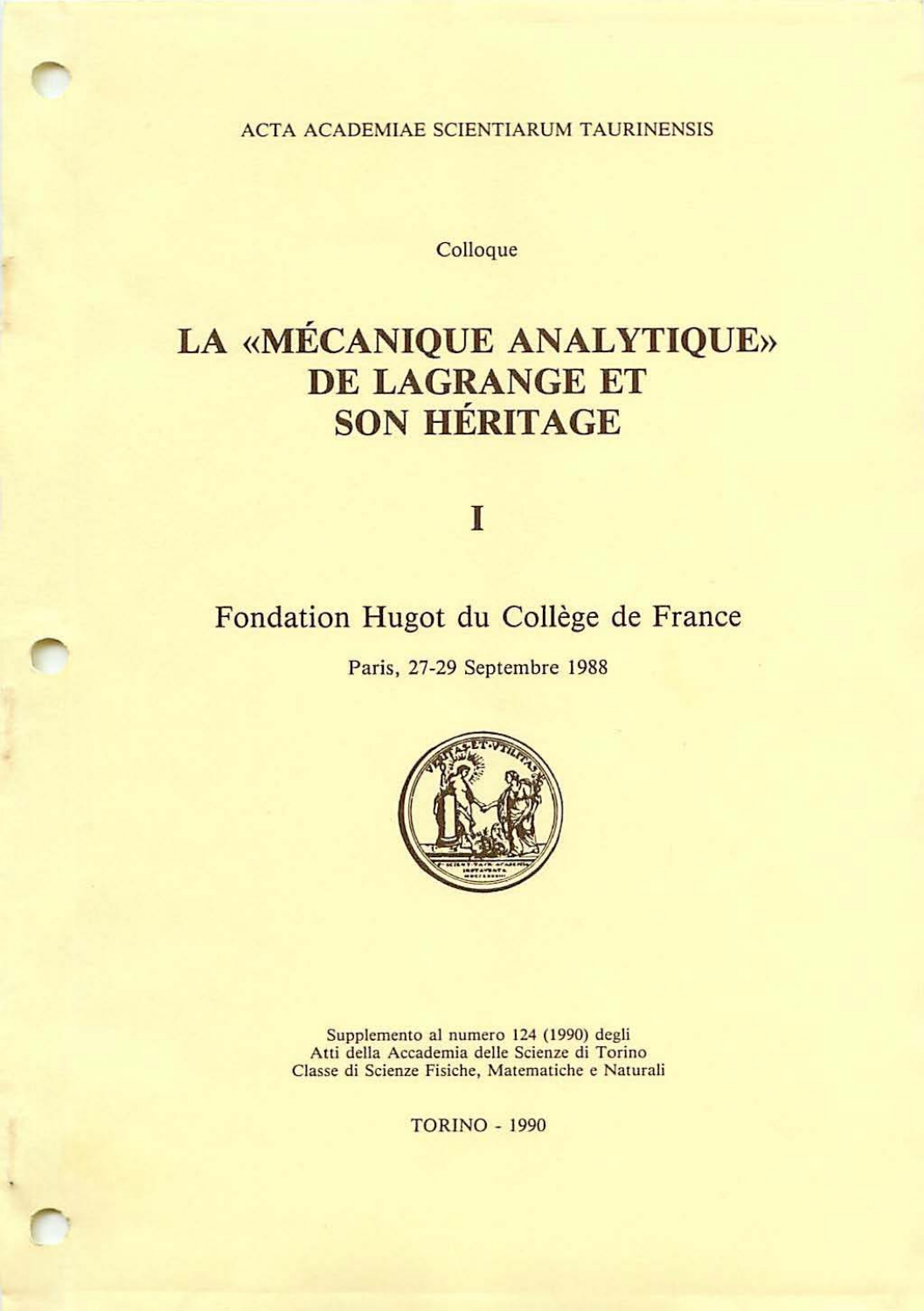## **The Energy-Momentum Method**

Jerrold E. MARSDEN and Juan C. SIMO

Abstract - This paper develops the energy momentum method for studying *stability and bifurcation oj Lagrangian and Hamiltonian systems with symmetry. The method was specifically designed to deal with the stability oj rotating structures. The relation with the energy-Casimir method is given and the energy-momentum method is shown to be more general. Stability oj rigid body motion is given* 10 *illustrate the method. Some discussion oj its applicability to general rotating systems and block diagonalization is also given.* 

#### **1. Introduction**

 $\sqrt{a^2 + b^2}$ 

"

'n,

Lagrange devoted a good deal of attention in Volume 2 of *Mecanique Analytique* to the study of rotational motion of mechanical systems. In fact, in equation A on page 212 he gives the reduced Lie-Poisson equations for SO(3) for a rather general Lagrangian. His derivation is just how we would do it today-by reduction from material to spatial representation.

In this paper we develop a natural augmentation to the basic work of Lagrange, Riemann, Poincare and Cartan, which concerns the stability and bifurcation of rotating mechanical systems, be they elastic, coupled rigid bodies. or rotating fluid masses. There have been many developments in stability theory in mechanics. and we will follow the line of Lagrange, Dirichlet et al. by using *energy methods.* These methods have been used extensively in fluid and plasma dynamics under names like the «5 *W* method». «Arnold's method» or the «energy-Casimir method». We shall develop the *energy-momentum method* which includes all of the above. Because some systems such as three-dimensional Euler flow and geometrically exact rod models have a dearth of Casimir functions. which limits the applicability of the energy-Casimir method. and since this is not a limitation in the energy-momentum method, the latter is more general. For an account of the energy-Casimir method and references up to 1985 we refer to Holm et al. [1985]. Some of the ideas in the energy momentum method are already implicit in the work of Holm and Abarbanel (cf. Holm [1986]) in terms of what they call C-frames and of Morrison [1987J in his work on zero modes and stability for the Vlasov-Poisson equation.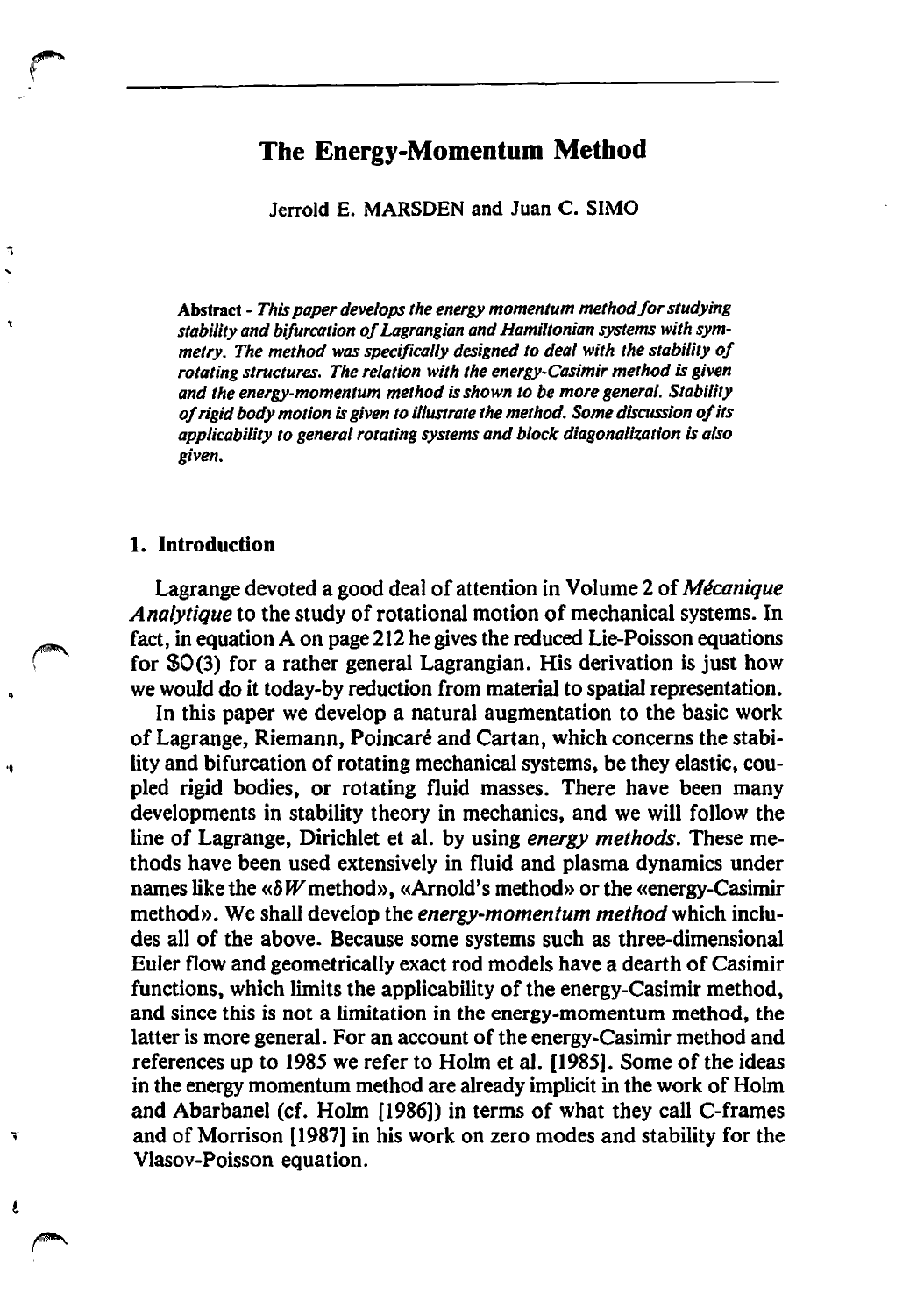The development of the energy-momentum method is motivated by recent work of Simo, Posburgh and Marsden [1988] on non-linear stability of rotating geometrically exact structures and of Lewis and Simo [1989J on rotating pseudo-rigid bodies. That work in fact goes much further by providing a block diagonal structure for the second variation of the augmented Hamiltonian  $H_t$ , defined below. We shall, however, leave these developments for other publications. For an abstract version of those results, see Marsden, Simo, Lewis, and Posbergh [1989J.

r.

ċ

*Acknowledgements.* Thanks are due to Bob Grossman, Tim Healey, P.S. Krishnaprasad, Debra Lewis, Jiang-Hua Lu, George Patrick, Tom Posbergh and Tudor Ratiu for their helpful comments and interaction.

#### 2. Symplectic Actions of Lie Groups and Momentum Maps

We develop the abstract energy-momentum method in the context of the reduction theory of Marsden & Weinstein [1974] (see Abraham & Marsden [1978) or Arnold [1978) for expositions). Although the conditions for the stability of the rigid body are classical, it will be worthwhi- ~ Ie illustrating the general theory in detail for this case, since many of the ideas and calculations are similar for the context of general rotating structures.

First, we recall a few notions from reduction theory that we shall need in the developments that follow. We refer to Abraham & Marsden [1978J for further details and elaboration of notation not explained here. Let  $(P, \Omega)$  be a symplectic manifold, possibly infinite dimensional. For us, the case of the cotangent bundle  $T^*Q = P$  with the canonical symplectic structure will be used; in fact *T\*Q* will be connected to *TQ* via the Legendre transformation in the classical context of mechanics and one can equally well use *TQ* with the Lagrange symplectic form if desired.

Let  $G$  be a Lie group with Lie algebra  $g$  which acts by canonical transformations on  $P$  (i.e., we have a symplectic action). Given any  $\xi \in g$  we denote by

(1) 
$$
\xi_P(z) := \frac{d}{dt} \exp(t \xi) \cdot z|_{t=0},
$$

a vector field on *P,* the *infinitesimal generator* of the G-action corre-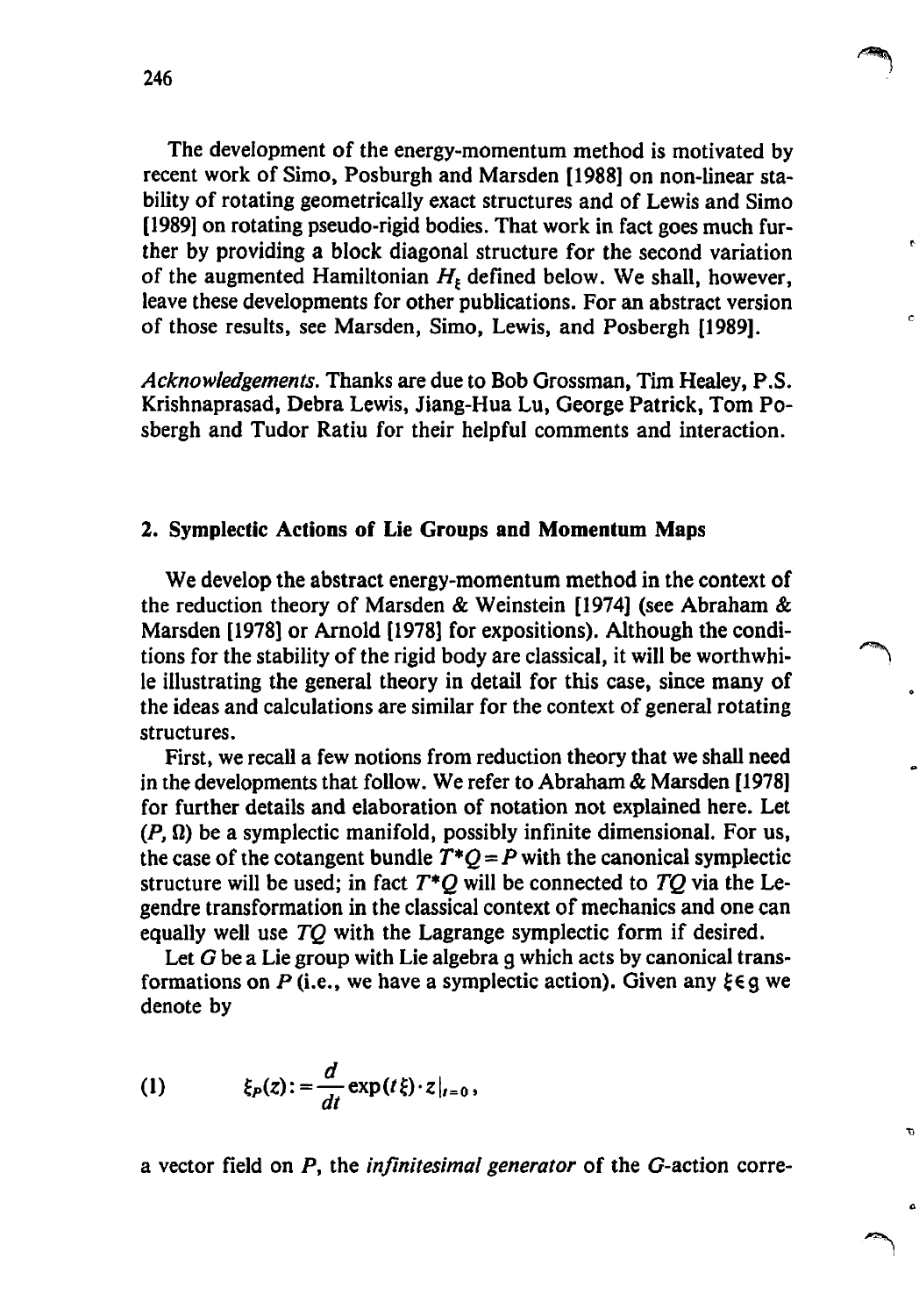sponding to  $\xi$ . Here  $g \cdot z$  denotes the group action. In addition, G acts on g through the *adjoint action,*  $Ad: G \times g \rightarrow g$ , defined as

(2) 
$$
Ad_g \xi = T_e (R_g^{-10} L_g) \xi
$$
,  $\xi \in g$ ,

where  $L<sub>g</sub>$  and  $R<sub>g</sub>$  denote left and right translations by  $g \in G$ , respectively. The infinitesimal generator of the adjoint action, denoted by  $\xi_{0}$ , is the special case of (1) which is given by

(3) 
$$
\xi_{g}(\eta) := \frac{d}{dt} Ad_{\exp(t\xi)}(\eta)|_{t=0} = [\xi, v] = : ad_{\xi}v, \quad v \in g,
$$

where  $[\cdot, \cdot]$  denotes the Lie bracket in g. The tangent space to the orbit  $Q_{\xi}$ : = { $Ad_{g}\xi$ |g  $\epsilon G$ } at the point  $\eta \epsilon Q_{\xi}$  is given by

$$
(4) \tT_{\eta} O_{\xi} = {\xi_g(\eta) \,|\, \xi \in g} \ .
$$

The group G also acts on  $g^*$ , the dual of the Lie algebra g, through to *co-adjoint action,*  $Ad^*$ :  $G \times g^* \rightarrow g^*$ , as  $\mu \mapsto Ad_{g^{-1}}^*$ , for  $\mu \in g^*$  and  $g \in G$ .  $\epsilon$  Here  $Ad_{g}^{*}$  is the transpose of the map  $Ad_{g}$  defined by the relation

(5) 
$$
\langle Ad_s^*(\mu), \xi \rangle = \langle \mu, Ad_g(\xi) \rangle, \xi \in g
$$

where  $\langle \cdot, \cdot \rangle$  denotes the duality pairing on  $g^* \times g$ . The corresponding infinitesimal generator, denoted by  $\xi_{q^*}$ , is given at  $\mu \in g^*$  by

(6) 
$$
\xi_{g^*}(\mu) = \frac{d}{dt} Ad^*_{\exp(-t\xi)}(\mu)|_{t=0} = -\langle \mu, [\xi, \cdot] \rangle = -ad^*_{\xi} \mu.
$$

The tangent space to the *co-adjoint orbit* of  $\mu \in g^*$ , which is defined as

(7a) 
$$
Q_{\mu} := \{Ad_{g^{-1}}^{\ast}(\mu) | g \in G\},\
$$

is given by the counterpart of (4); namely,

(7b) 
$$
T_{\nu}O_{\mu} = \{\xi_{g^*}(\nu) | \xi \in g\}, \quad \nu \in O_{\mu},
$$

where  $\xi_{g^*}(\nu) = -(\xi_g)^* (\mu)$  is given by

..

$$
\langle \xi_{g^*}(\nu), \eta \rangle = \langle \nu, [\eta, \xi] \rangle.
$$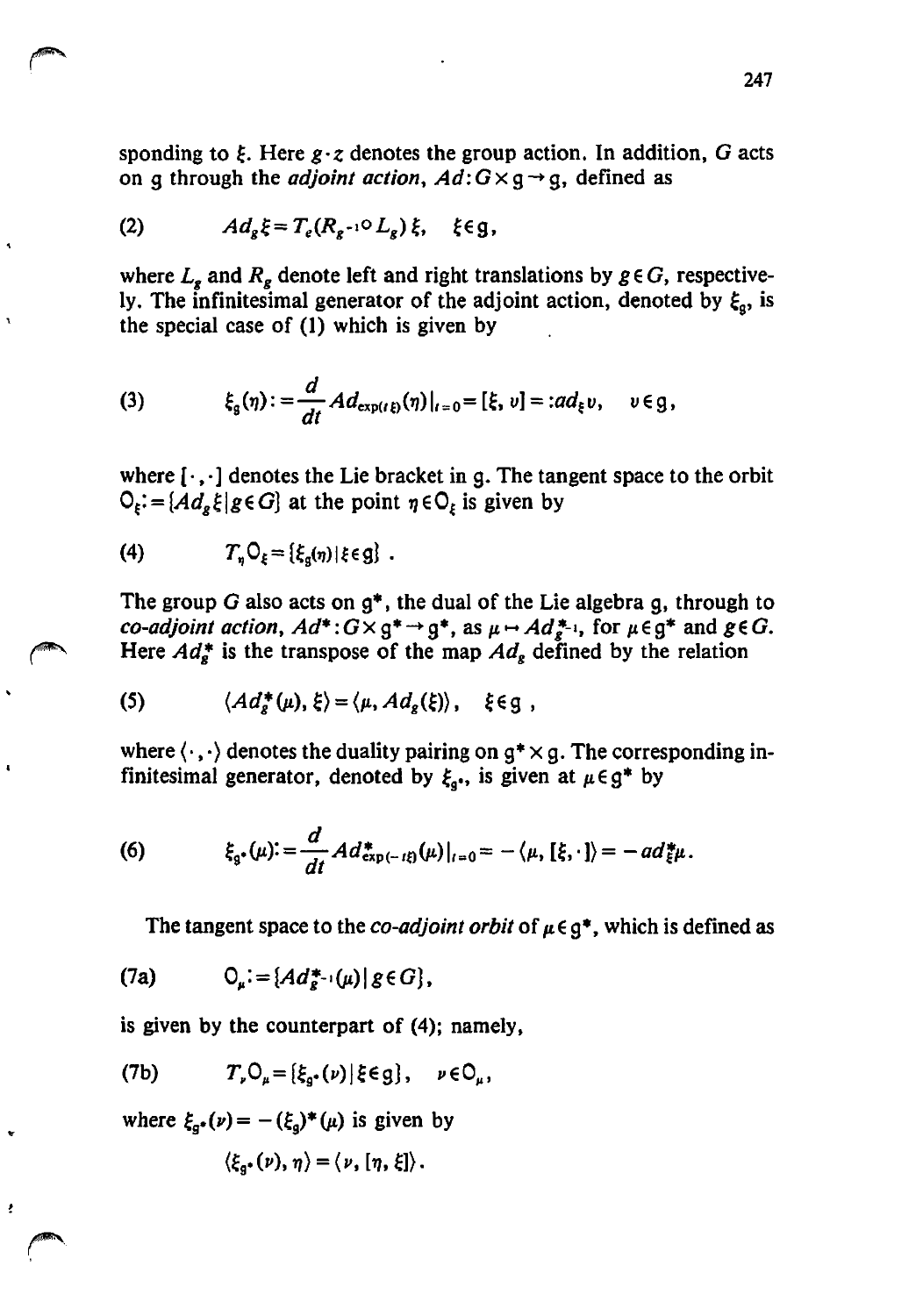With this notation at hand, we let

(8)  $\mathbf{J}:P\rightarrow\mathbf{q}^*$ 

be an *equivariant momentum map* for the action of  $G$  on  $P$ ; that is,

 $\hat{\mathbf{t}}$ 

- i) J is *equivariant* relative to the action of G on *P* and the induced coadjoint action on g\* in the sense that
	- (9a)  $J(g \cdot z) = Ad_{g^{-1}}^*(J(z))$ ,

for all  $g \in G$  and  $z \in P$ .

- ii) The infinitesimal generator of the G-action defined by (1) is a Hamiltonian vector field generated by the function  $J(\xi):P\to\mathbb{R}$  defined in terms of the momentum map by
	- (10)  $J(\xi)(z) = \langle J(z), \xi \rangle$ , for all  $\xi \in q$ .

Therefore,

(11a) 
$$
dJ(\xi)(z) \cdot \delta z = \Omega(\xi_p(z), \delta z)
$$

for all  $\delta z \in T_z P$ . Equivalently, condition (11a) is expressed as

(11b) 
$$
X_{J(i)} = \xi_P
$$
,

where  $X_t$  denotes the Hamiltonian vector field associated with the function  $f: P \rightarrow \mathbb{R}$ .

We recall that equivariance in (9a) implies the *classical commutation relations* for the Poisson bracket:

(9b) 
$$
\{J(\xi), J(\eta)\}=J([\xi, \eta]).
$$

If  $P = T^*Q$  and G acts on Q, then there is an induced G-action on P as follows: let  $\Psi_{\sigma}: Q \to Q$  denote the action on Q. Define the action  $\Gamma$  on *P* by letting  $\check{\Phi}_g: T_g^*Q \to T_{g \circ q}^*Q$  be defined by

$$
\langle \Phi_g(\alpha_q), v_{g \cdot q} \rangle = \langle \alpha_q, T \Psi_g^{-1} \cdot v_{g \cdot q} \rangle .
$$

This action  $\Phi$  induced on  $P$  is called the *cotangent lift*. Cotangent lifts are the usual way one gets actions induced on *T\*Q* and they have explicit momentum maps according to the following: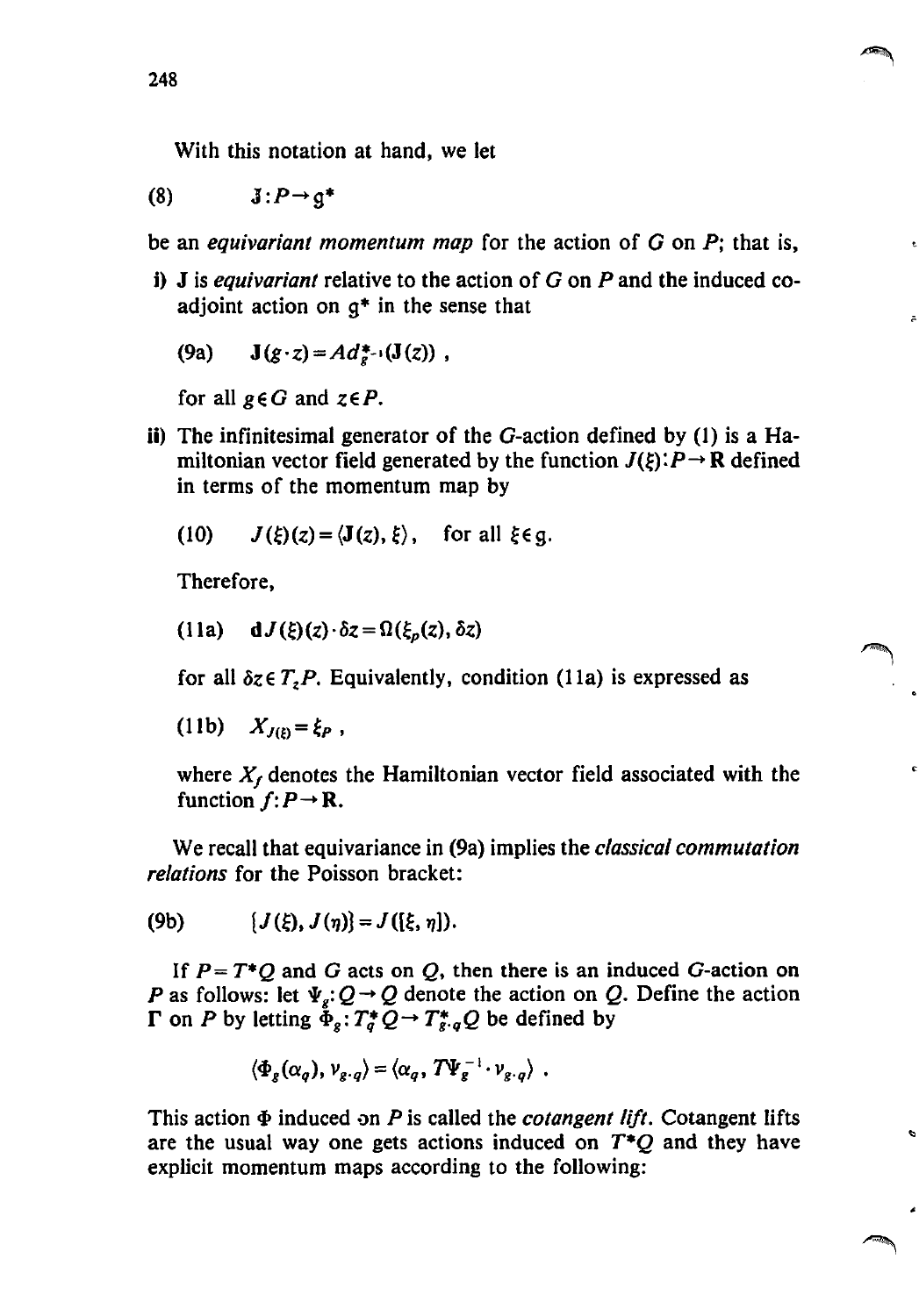2.1 Proposition. *Let* G *be a lie group,* Q *a configuration manifold and*   $\mathcal{Q}: G \times Q \rightarrow Q$  an action of G on Q. Then, the lifted action on the phase *space P= T\*Q is symplectic had has an (Ad\*-equivariant) momentum mapping given by* 

 $\mathbf{J}: P \to q^*; \quad J(\xi)(\alpha_q) = \langle \alpha_q, \xi_Q(q) \rangle$ ,  $(12)$ 

*where*  $\xi_Q(q) := \frac{d}{dt}\Big|_{t=0} \Psi(\exp(t\xi), q)$  *is the infinitesimal generator of the action*  $\Psi$  *on*  $Q$ , *and*  $J(\xi): P \to \mathbf{R}$  *is related to* **J** *by*  $J(\xi)(\alpha_q) = \langle \mathbf{J}(\alpha_q), \mathbf{J}(\xi) \rangle$  $\xi$ , *as above.* 

**Proof - See Abrahm and Marsden [1978, p. 283], Corollary 4.2.11.**  $\blacksquare$ **.** 

Let  $z \in P$ ,  $\mu = J(z) \in g^*$ , and denote by

(13) 
$$
G_{\mu} := \{ g \in G \mid Ad_{g^{-1}}^{\ast}(\mu) = \mu \} \subset G
$$

the *isotropy group* of G under the co-adjoint action. The *reduced phase space* (or symplectic quotient) is given by the quotient manifold

(14) 
$$
P_{\mu} = J^{-1}(\mu)/G_{\mu}.
$$

ń

 $P_{\mu}$  is indeed a smooth manifold provided that  $\mu \in g^*$  is a (clean or) regular value of **J** and  $G_{\mu}$  acts freely and properly on  $J^{-1}(\mu)$ .

The following result of Marsden & Weinstein [1974] (see also Abraham & Marsden [1978. p. 299] or Arnold [1978. p. 376J) plays a central role in the development of the energy-momentum method.

**2.2 Proposition.** Let  $z \in J^{-1}(\mu)$ . Further, let  $G \cdot z$  and  $G_{\mu} \cdot z$  denote the or*bits of z under the actions of G and G<sub>iv</sub> respectively; i.e.,* 

(15a)  $G \cdot z := [g \cdot z | g \in G]$ , and  $G_u \cdot z := [g \cdot z | g \in G_u]$ .

*Then, the following relation between tangent spaces holds:* 

(15b) 
$$
T_z(G_{\mu} \cdot z) = T_z(G \cdot z) \cap T_z \mathbf{J}^{-1}(\mu).
$$

*Moreover,*  $T_z(\mathbf{J}^{-1}(\mu))$  *is the*  $\Omega$ *-orthogonal complement of*  $T_z(G \cdot z)$  *in TzP; that is.* 

(15c) 
$$
\Omega(\xi_P(z), \delta z) = 0, \quad \text{for all } \xi \in g \text{ iff } \delta z \in T_z(\mathbf{J}^{-1}(\mu)).
$$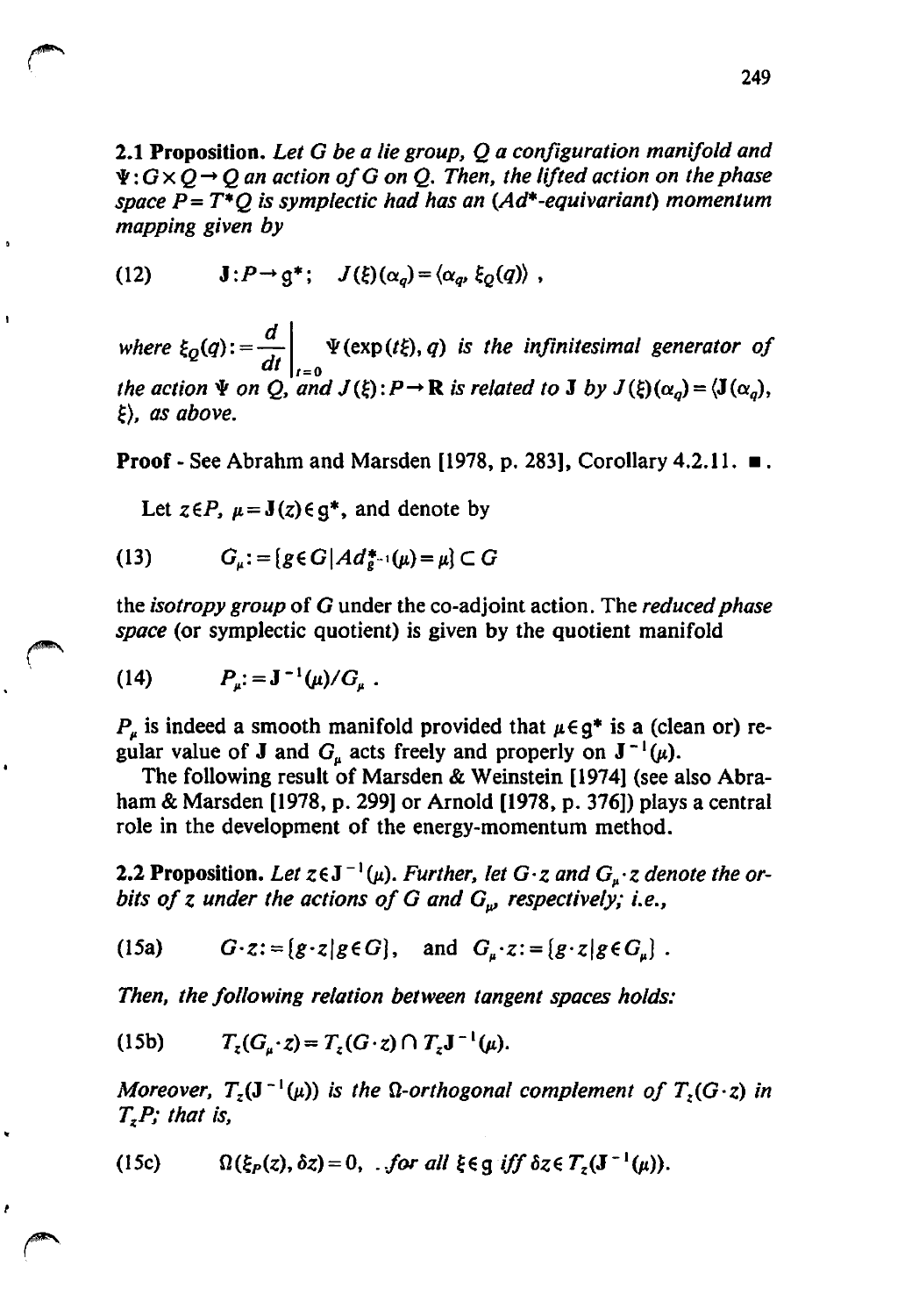The tangent space,  $T_{12}P$ , to the reduced phase space  $P_{\mu}$  is isomorphic to .the quotient space:

(16) 
$$
T_{[z]}P_{\mu} \cong T_z \mathbf{J}^{-1}(\mu)/T_z(G_{\mu} \cdot z) ,
$$

where  $[z] = \pi_\mu(z)$  and  $\pi_\mu : J^{-1}(\mu) \to J^{-1}(\mu)/G_\mu$  is the natural projection. Condition (15c) follows from the definition (11a) of momentum map. Let  $i_a: \mathbf{J}^{-1}(\mu) \to P$  denote the inclusion.

**2.3 Reduction Theorem.** *There is a unique symplectique structure*  $\Omega_{\mu}$  *on*  $P<sub>a</sub>$  *such that* 

$$
\pi^{\ast}_{\mu} \Omega_{\mu} = i^{\ast}_{\mu} \Omega .
$$

**Proof** - See Abraham & Marsden [1978, p. 300].  $\blacksquare$ 

Consider the dynamics of a Hamiltonian system with a given G*invariant* Hamiltonian function  $H: P \rightarrow \mathbb{R}$ . The momentum map  $J: P \rightarrow g^*$ is conserved for the dynamics of  $X_H$ ; i.e., the flow  $F_t$  of  $X_H$  leaves the set  $J^{-1}(\mu)$  invariant and commutes with the action of G<sub>n</sub> on  $J^{-1}(\mu)$ . As a results of the G-invariance property of  $H$ , it follows that the flow  $F_t$ of  $X_H$  induces canonically a Hamiltonian flow on the reduced phase space  $P_{\mu} = J^{-1}(\mu)/G_{\mu}$ , with associated Hamiltonian function  $H_{\mu}: P_{\mu} \to \mathbb{R}$ defined through the equation  $H_u \circ \pi_u = H \circ i_u$  and referrred to as the *reduced Hamiltonian.* 

#### 3. Relative Equilibria and the Energy-Momentum Method

Following Poincaré's terminology, a point  $z_e \in P$  is called a *relative equilibrium* if the trajectory for Hamilton's equations  $\dot{z} = X_H(z)$ through *Ze* is given by

(1)  $z(t) = \exp(t\xi) \cdot z_e$ , for some  $\xi \in g$ 

i.e., *a dynamic orbit equals a group orbit*. Letting  $\mu_e = \mathbf{J}(z_e)$ , we see that (1) implies  $\xi \in g_{\mu}$  by conservation of **J** and Proposition 2.2. For example, if  $G = \{80(3)\}$ , the special orthogonal group, the *a relative equili-*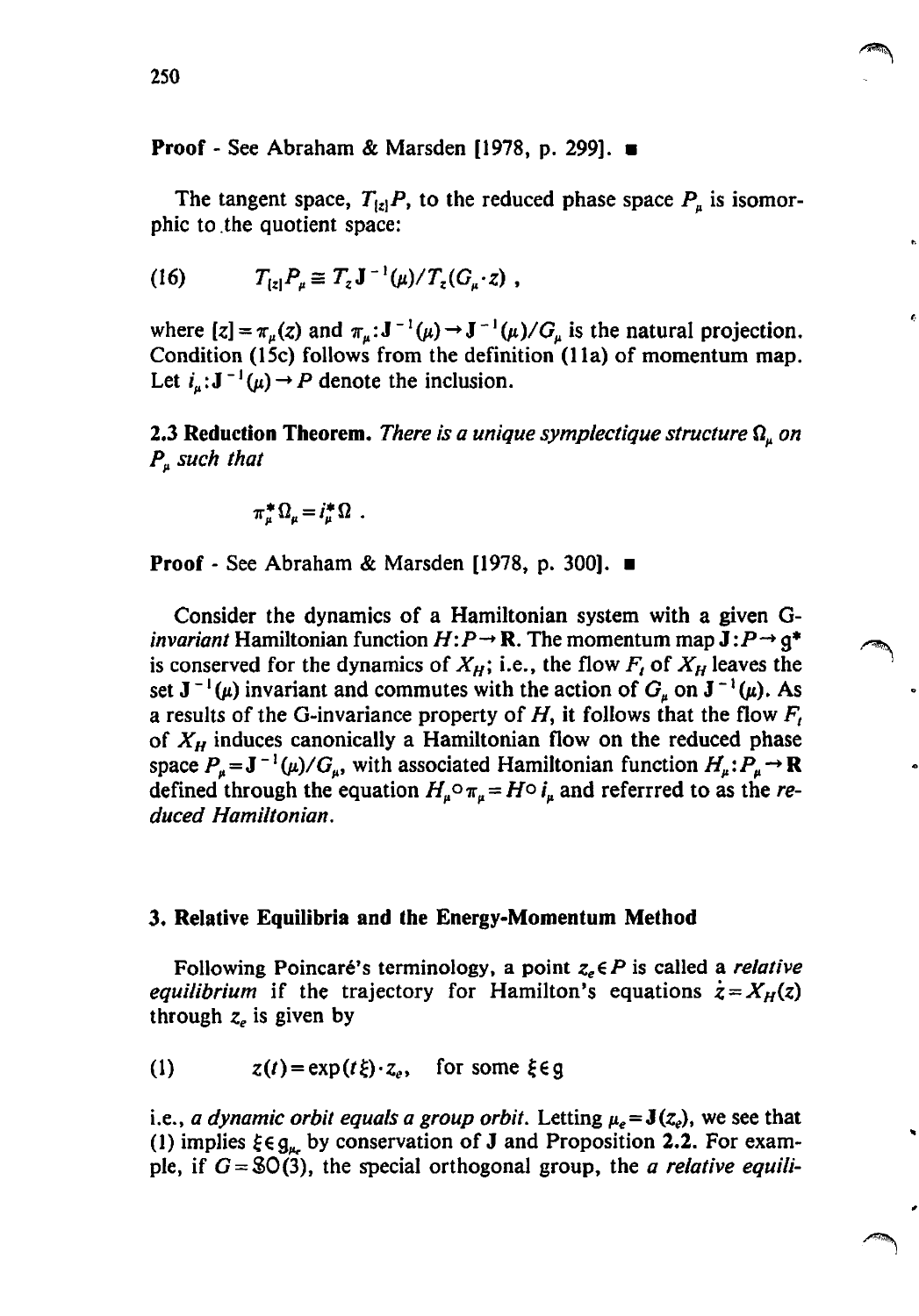*brium is a uniformly rotating solution oj Hamilton's equations.* Of course there are many classical examples of such solutions such as uniformly rotating rigid bodies, Lagrange's triangular solutions in the three body problem, etc.

In addition to (1), two equivalent characterizations of a relative equilibrium are possible:

i) First, by differentiating (1) with respect to  $t$ , evaluating at  $t = 0$ , and using Hamilton's equations, one finds

(2) 
$$
\dot{z}(t)\Big|_{t=0} = X_H(z_e) = \frac{d}{dt}\Big|_{t=0} \exp(t\xi) \cdot z_e
$$
.

Making use of definition (1) in  $\S 2$  we find that  $z_e \in P$  is a relative *equilibrium if and only if there is a Lie algebra element*  $\xi \in \mathfrak{q}$  *such that* 

- $X_{\nu}(z_{\nu}) = \xi_{\nu}(z_{\nu})$ .  $(3)$
- ii) Alternatively, *a point*  $z_e \in P$  *is a relative equilibrium if and only if it is a critical point of H* $|J^{-1}(q_0)|$ ; i.e.,

(4) 
$$
dH(z_e) \cdot \delta z = 0 \quad \text{for } \delta z \in \ker [T_z \mathbf{J}(z_e)].
$$

This is equivalent to  $\pi_u(z_e)$  being a critical point of  $H_u$  by Ginvariance of H.

Instead of characterizing relative equilibria as critical points of  $H(z)$ subject to the constraint  $z \in J^{-1}(\mu_e)$ , it proves more convenient to remove the restriction that  $\delta z \in T_z$ . P lie in the tangent space to the constraint set by introducing Lagrange multipliers. In this context, the following result is basic for our subsequent developments.

3.1 Relative Equilibrium Theorem. *A point z*<sub>c</sub>  $\in$  *P is a relative equilibrium if and only if there exists a*  $\xi \in \mathfrak{g}$  *such that z<sub>e</sub> is a critical point of* 

(5) 
$$
H_{\xi} := H - [J(\xi) - \langle \xi, \mu_e \rangle] = H - \langle \mathbf{J} - \mu_e, \xi \rangle
$$

In (5),  $\xi \in \mathfrak{g}$  plays the role of a Lagrange multiplier. The optimality conditions associated with (5) provide a variational characterization of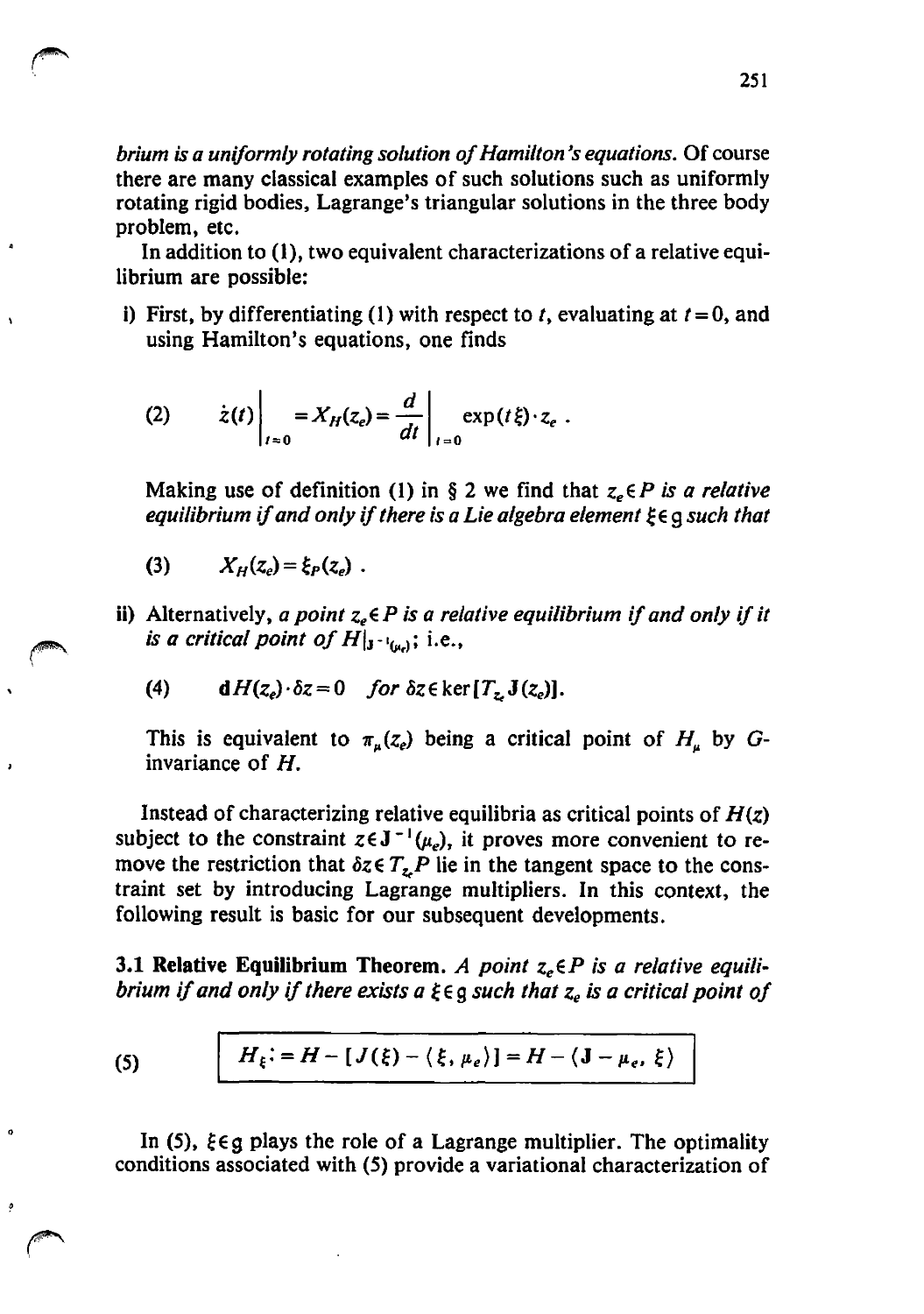the relative equilibria  $z_e \in P_\mu$  and the corresponding multiplier  $\xi \in g$  as a critical points of  $H<sub>k</sub>$ . For convenience of the reader, we include the proof (See Abraham and Marsden [1978] and Marsden, Simo, Lewis, and Posburgh [1989] for additional conditions).

Proof of the Relative Equilibrium Theorem. First assume that *Ze* is a relative equilibrium. Then (3) and the definition of the momentum map gives

(6) 
$$
X_H(z_e) - X_{J(\xi)}(z_e) = 0
$$

which, since *P* is symplectic, is equivalent to *z*<sub>c</sub> being a critical point of  $H-J(\xi)$ , which is the same as being a critical point of  $H<sub>f</sub>$ . (If P were a Poisson manifold, one would have to add a Casimir to  $H - J(\xi)$  at this point and one would be dealing with the *energy momentum Casimir method).* 

Conversely, assume  $z_e$  is a critical point of  $H<sub>\epsilon</sub>$ ; i.e.,  $z_e$  is a stationary point of the dynamical system with Hamiltonian  $H - J(\xi)$ . Thus  $z_e$  is a stationary point of the dynamical system  $X_{H-J(5)}$ . Since *H* and  $J(\xi)$ commute, so do the flows of their Hamiltonian vector fields and so the flow of  $X_{H-3(k)}$  is  $\Phi_{\exp(-t\xi)} \circ F_t$  where  $F_t$  is the flow of  $X_H$ . Thus

$$
\Phi_{\exp(-t\xi)} \circ F_t(z_e) = z_e \quad \text{which gives} \quad z(t) = F_t(z_e) = \exp(t\xi) \cdot z_e
$$

which means  $z_e$  is a relative equilibrium.  $\blacksquare$ 

#### 4. The Energy-Momentum Method

Theorem 3.1 characterizes the relative equilibria as the critical points of a constrained variational principle. namely. as *the extremals 0/ the Hamiltonian subject to the constraint of constant momentum map.* In this context, the energy-momentum functional  $H_s$ : =  $H - \langle \mathbf{J} - \mu_o \xi \rangle$  is to be optimized and  $\xi \in g$  is the Lagrange multiplier. The standard criteria for *formal stability* would require that  $z_e \in P$  be a *constrained* local minima of the *reduced Hamiltonian.* Note. however. that this condition would place additional unnecessary restrictions on the standard test for positive definiteness of the second variation  $\delta^2(H_t(z_e))$  on the tangent space, ker  $[T_{z}J(z_e)]$ , to the level set  $J^{-1}(\mu_e)$  of the constraint at  $z_e$ . In fact there are neutral directions due to the symmetry that must be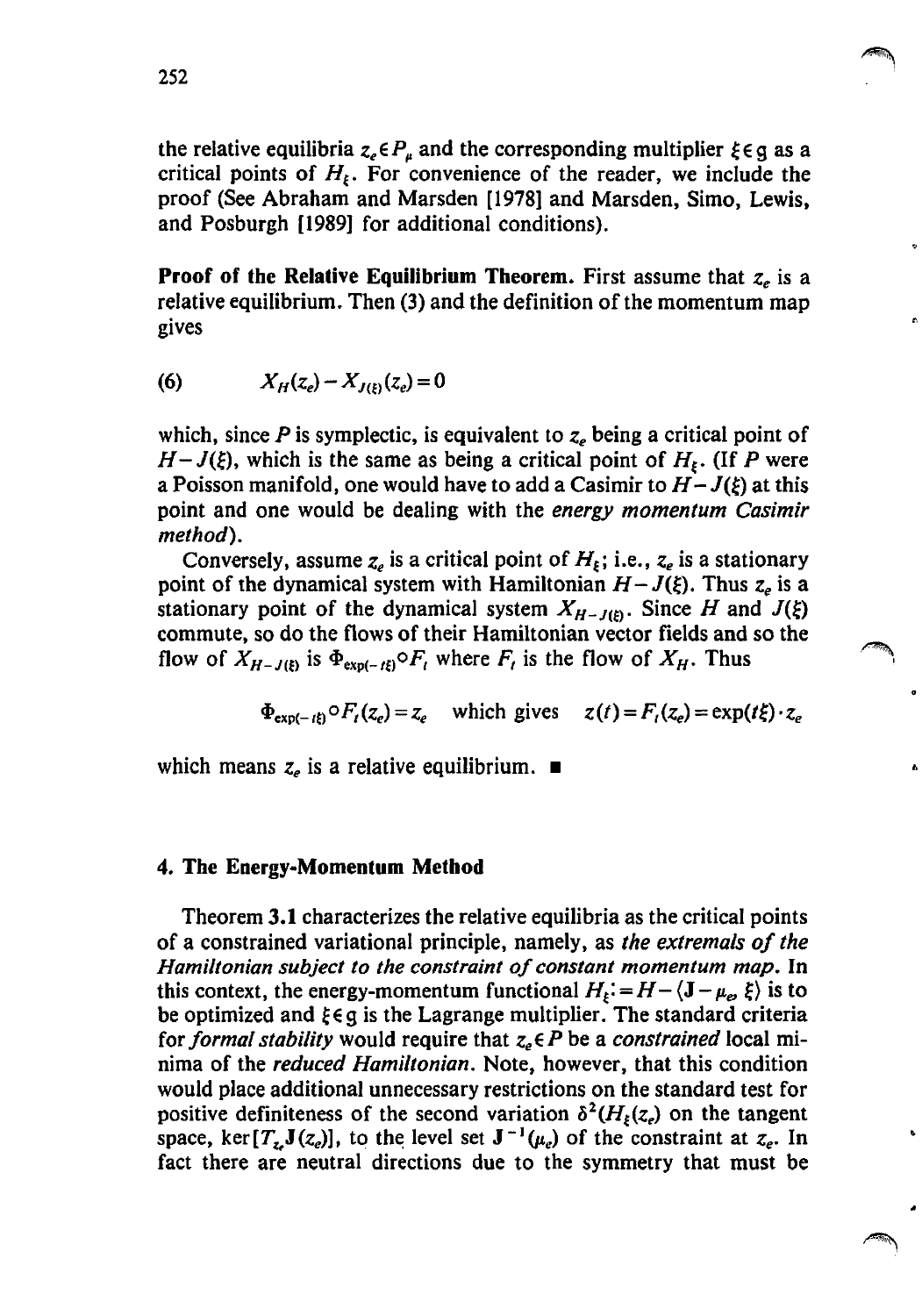taken into account. We also caution the reader that we shall be assuming for simplicity that  $\mu$  is a regular value of J, that  $G_{\mu}$  acts freely and properly on P and that  $\mu$  is a generic element of  $g^*$ ; i.e. that  $\mu$  is on a regular coadjoint orbit. (These points are discussed in Weinstein [1984); we thank P.S. Krishnaprasad and T. Ratiu for pointing out that without these conditions one can run into trouble with the equivalence of the reduced and unreduces definitions of stability  $-$  these singular cases require further work).

The following elementary *gauge in variance condition* will be helpful.

**4.1 Proposition.** Let  $z_e \in P$  be a relative equilibrium, and let  $G \cdot z_e =$  $=[g \cdot z_e]g \in G$  *be the orbit through z<sub>e</sub> with tangent space* 

(1) 
$$
T_{z_e}(G\cdot z_e) = \left(\eta_P(z_e)\right)\eta\in g\}.
$$

 $\lambda$ 

*The, for any*  $\delta z \in T_z[\mathbf{J}^{-1}(\mu_e)],$  *we have* 

(2) 
$$
\delta^2 H_{\xi}(z_e) \cdot (\eta_P(z_e), \delta z) = 0 \quad \text{for all } \eta \in \mathfrak{g}.
$$

**Proof** - Since  $H: P \to \mathbb{R}$  is G-invariant, the  $Ad^*$ -equivariance condition (9) of § 2 yields

(3) 
$$
H_{\xi}(g \cdot z) = H(g \cdot z) - \langle \mathbf{J}(g \cdot z), \xi \rangle + \langle \mu_e, \xi \rangle
$$

$$
= H(z) - \langle A d_{\xi}^* \cdot (\mathbf{J}(z)), \xi \rangle + \langle \mu_e, \xi \rangle
$$

$$
= H(z) - \langle \mathbf{J}(z), A d_{\xi} \cdot (\xi) \rangle + \langle \mu_e, \xi \rangle,
$$

for any  $g \in G$  and  $z \in P$ . Choosing  $g = \exp(t \eta)$  with  $\eta \in g$ , differentiating with respect to *1* and using (1) and (3) of § 2 we obtain

(4) 
$$
\mathbf{d}H_{\xi}(z)\cdot\eta_{P}(z)=-\left\langle \mathbf{J}(z),\frac{d}{dt}\bigg|_{t=0}Ad_{\exp(-t\eta)}(\xi)\right\rangle=\langle \mathbf{J}(z),[\eta,\xi]\rangle.
$$

Taking variations relative to  $z \in P$  in (4), evaluating at  $z_e$  and using the fact that  $dH_{\xi}(z_e) = 0$ , one gets the expression

(5) 
$$
\delta^2 H_{\xi}(z_e) (\eta_P(z_e), \delta z) = \langle T_{z_e} \mathbf{J}(z_e) \cdot \delta z, [\eta, \xi] \rangle,
$$

which vanishes if  $T_z \mathbf{J}(z_e) \cdot \delta z = 0$ , i.e., if  $\delta z \in \ker [T_z \mathbf{J}(z_e)] = T_z \mathbf{J}^{-1}(\mu_e)$ .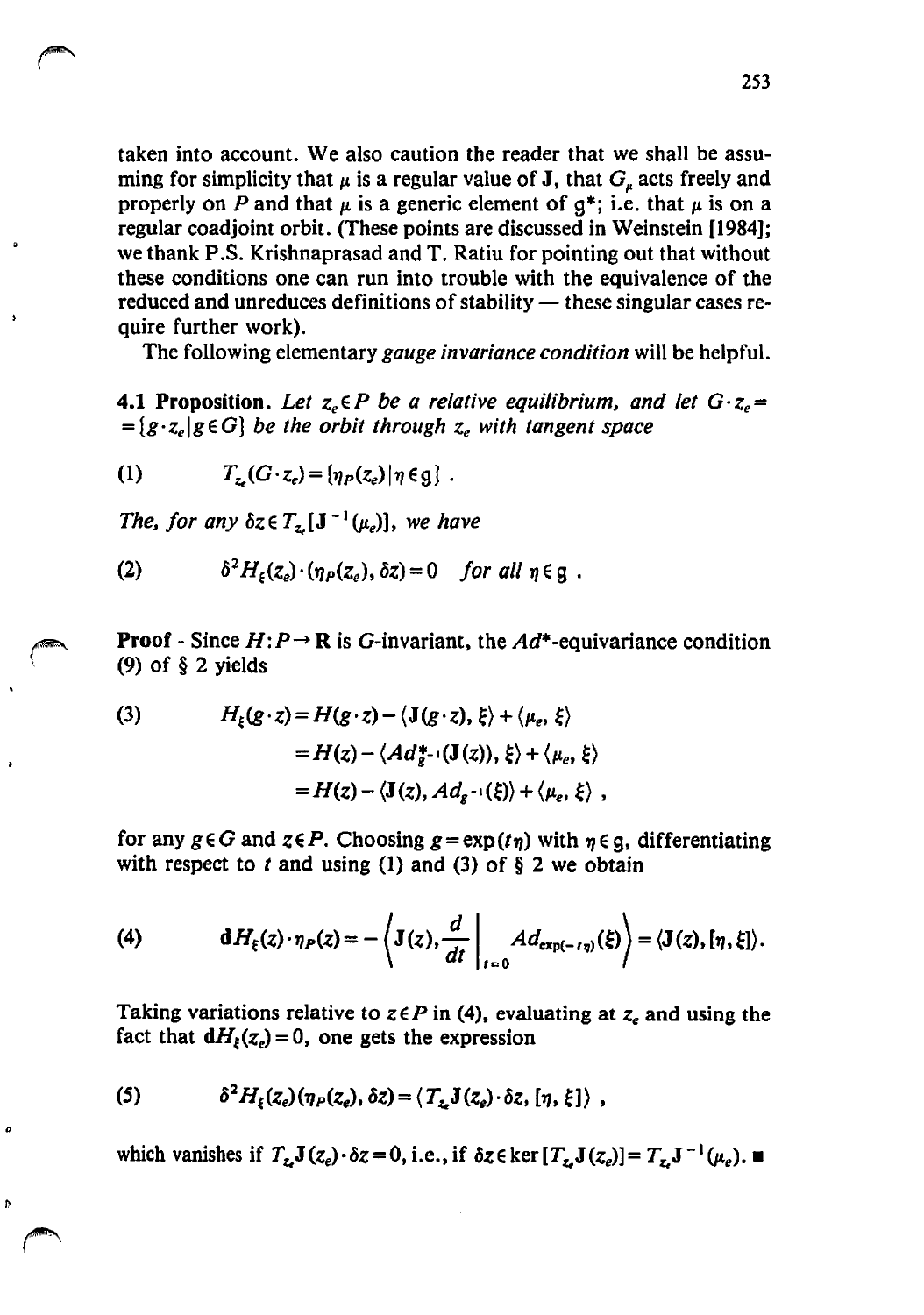In particular, from the above result and Proposition 2.1 we have

4.2 Corollary.  $\delta^2 H_t(z_e)$  *vanishes identically on ker*[ $T_z$ **J**( $z_e$ )] along the *directions tangent to the orbit*  $G_{\mu} \cdot z_{e}$ *; that is* 

(6) 
$$
\delta^2 H_{\xi}(z_e) \cdot (\eta_P(z_e), \zeta_P(z_e)) = 0 \quad \text{for any } \eta, \zeta \in \mathfrak{g}_{\mu}.
$$

**Proof** - By proposition 2.1,  $T_z(G_z, z_e) = T_z(G \cdot z_e) \cap \ker [T_z, J(z_e)]$ . Since  $T_z(G_\mu, z_e) \subset T_z(G \cdot z_e)$  the result follows from (2) by taking  $\delta z = \xi_P(z_e)$  with  $\xi \in g_{\mu}$ .  $\blacksquare$ 

From this corollary we conclude taht *formal stability* of a relative equilibrium requires *positives definiteness* of the second variation  $\delta^2 H_t(z_e)$ on *T*,  $J^{-1}(\mu)$  modulo the gauge directions  $T_z(G_{\mu} \cdot z_e) = [\eta_P(z_e) | \eta \in g_{\mu}$ which by (16) of § 2, coincides with the tangent space to the reduced phase space. To summarize

Formal stability of 
$$
z_e \in P
$$
 is equivalent to  
\n
$$
\delta^2 H_{\xi}(z_e) \cdot (v, v) > 0 \text{ for } v \in T_{z_e} \mathbf{J}^{-1}(\mu_e) / T_{z_e} (G_{\mu_e} \cdot z_e).
$$

Here the quotient space is identified with some subspace

(7) 
$$
\mathbb{S} \cong T_{z} \mathbf{J}^{-1}(\mu_{e}) / T_{z} (G_{\mu} \cdot z_{e}) = T_{|z_{e}|} P_{\mu_{e}},
$$

transverse to the orbit  $G_{\mu}$ ,  $z_e$  in  $T_z \mathbf{J}^{-1}(\mu_e) = \ker[T_z \mathbf{J}]$ . The definition of  $\Im$  requires the enforcement of two restrictions on variations  $\delta z \epsilon$ *ETz.,P:* 

- i)  $\delta z \in \mathcal{S}$  is such that  $T_z \mathbf{J} \cdot \delta z = 0$ , and
- ii) Elements  $\delta z$  in \$ are taken modulo the gauge directions:  $T_{z}(G_{\mu_{e}}\cdot z_{e}): = {\eta_{P}(z_{e}) | \eta \in g_{\mu_{e}}},$  where  $\mu_{e} = J(z_{e}), G_{\mu}$  denotes the isotropy subgroup of  $\mu \in g^*$  (relative to the co-adjoint action) and  $g_{\mu}$  is its Lie algebra.

The fact that the definiteness of the second variation is to be examined restricted to the quotient space S is an important aspect of the energymomentum method which is justified by the standard test for constrained optimization problems along with Corollary 4.2. For convenience, a step-by-step procedure outlining the energy-momentum method is contained in the table below. We emphasize that the type of stability one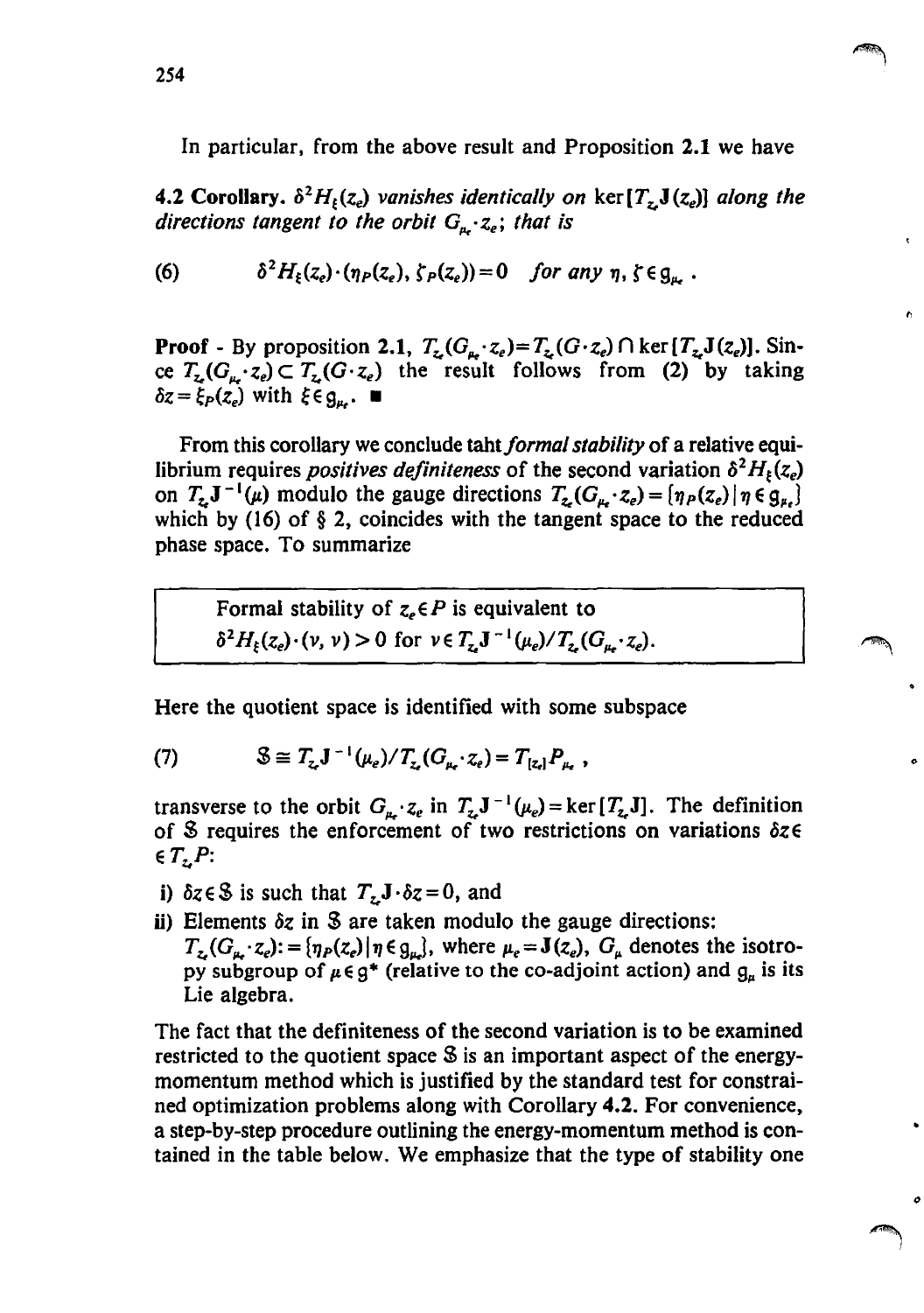gets in  $P_{\mu}$  is *Liapunov stability*, while in *P* it is *orbital stability* of the relative equilibrium orbit  $exp(t\xi) \cdot z_e$ .

We conclude this section with a few general remarks. First, as noted above, since the original Hamiltonian *His* G-invariant, it induces a Hamiltonian  $H_{\mu}$  on each reduced phase space  $P_{\mu}$ . The reduction theorem shows that the dynamics of  $X_H$  projects to that of  $X_H$ . In addition, the point  $[z_n] = \pi_{ij}(z_n)$  in  $P_{ij}$  which is the orbit of  $z_n$  is indeed a fixed point of  $H_{\ldots}$ .

Conditions i and ii also show that the second variation of  $H<sub>t</sub>$  at  $z<sub>e</sub>$ induces on the quotient space (14) of § 2 the second variation  $\delta^2 H_{\nu}(z)$ of the reduced Hamiltonian  $H_{\alpha}$ .

It can be much easier to calculate  $\delta^2 H_t$  than  $\delta^2 H_u$  since computations are carried out with unconstrained variations. This is an essential advantage of the energy-momentum method. This is also one reason the energy-Casimir method is useful (see the remarks below). The formal reason that the energy-momentum method produces a stability criterion is simply the fact that conditon 3 and 4 in the table below insure stability on the reduced space, which corresponds to stability modulo the group action on the original space. The other basic advantage of the energy momentum method is the block diagonalization work of Marsden, Simo, Posberg, and Lewis, already noted.

We also note that in many examples (like the nonlinear stability of vortex patches, as in Wan & Pulvirente [1984]), one needs to be careful about what type of stability is concluded. For the applications to geometrically exact rod models with quadratic constitutive relations, these delicate functional analytic difficulties do not cause problems.

#### The Energy-Momentum Method

| • Typical set-up in Mechanics                              |  |
|------------------------------------------------------------|--|
| Q, $P = T^*Q$                                              |  |
| $H: P \rightarrow \mathbb{R}$                              |  |
| G, g                                                       |  |
| $\Psi: G \times Q \rightarrow Q$                           |  |
| $\xi_Q(q) := \frac{d}{dt}\bigg _{t=0} \Psi(\exp(t\xi), q)$ |  |

Configuration manifold and phase space Hamiltonian Symmetry group and Lie algebra Symplectic action of G on Q

Infinitesimal generator of  $\Psi$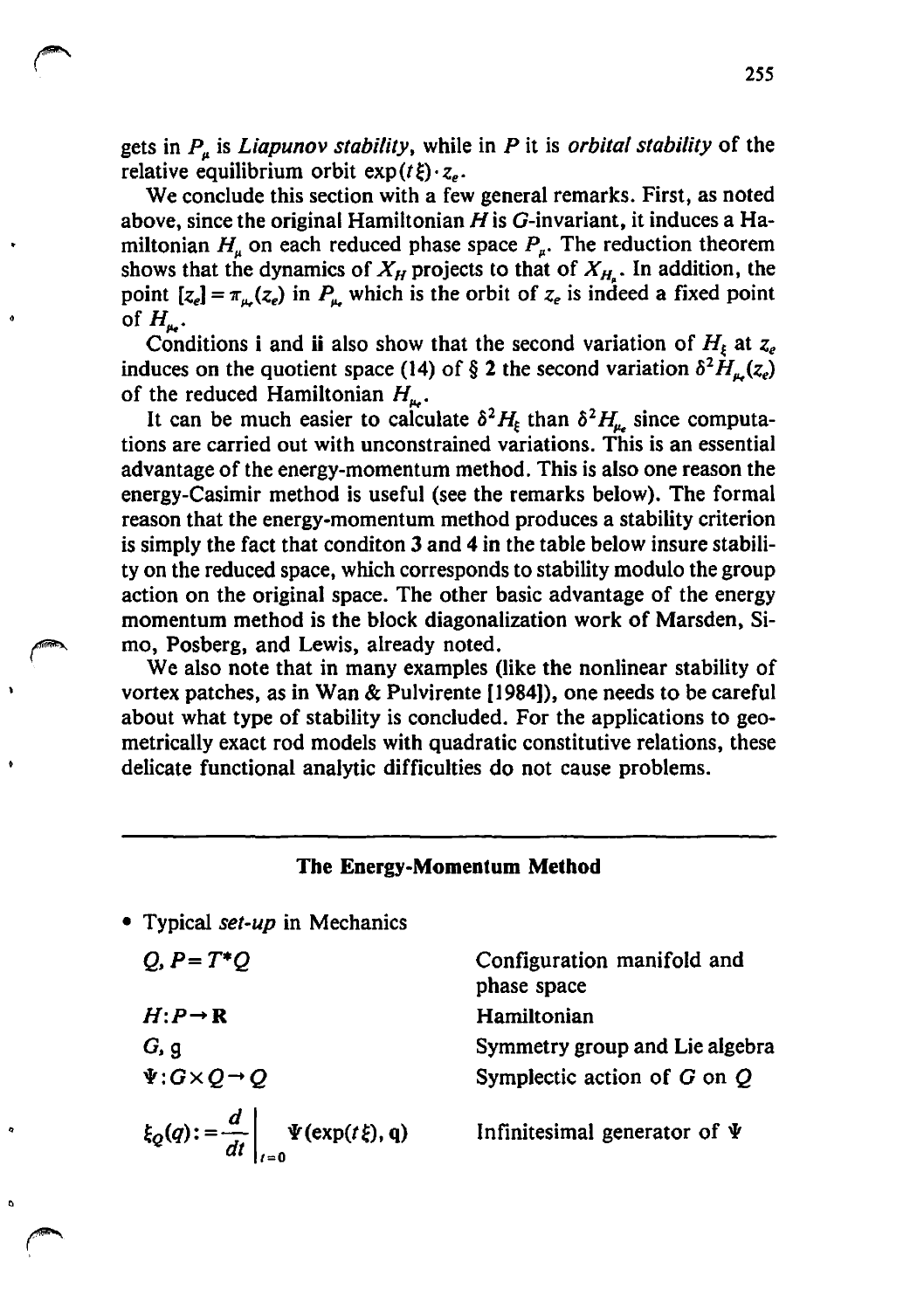• Computation of relative equilibria  $z_e \in P$ , and test for *formal stability* involves the following steps:

1 Momentum map - Compute  $J(\xi): P \to \mathbb{R}$  associated with  $\xi \in q$ . Typically, on *T\*Q,* use

$$
J(\xi)(\alpha_a) = \langle \alpha_a, \xi_O(q) \rangle, \quad \alpha_a \in P.
$$

2 First variation - Construct  $H_{\xi} = H - [J(\xi) - \langle \mu_e, \xi \rangle]$  and find  $z_e \in P$ and  $\xi \in \mathfrak{g}$  such that

 $dH_{\varepsilon}(z_{\varepsilon})\cdot\delta z=0$ , and  $J(z_{\varepsilon})-\mu_{\varepsilon}=0$ ,

for all  $\delta z \in T$ , P (no restrictions placed on  $\delta z$  at this stage).

- 3 Admissible variations for second variant test Choose a linear subspace  $S \subset T_zP$  such that
	- i)  $T<sub>z</sub> \mathbf{J} \cdot \delta z = 0$  for all  $\delta z \in \mathcal{S}$ .
	- ii) S complements  $T_{z_e}(G_{\mu_e} \cdot z_e)$  in  $T_{z_e}J^{-1}(\mu_e) = \ker [T_{z_e}J]$ ; i.e., every variation  $\delta z \in T_z P$  satisfying i is uniquely written as

 $\delta z = v + \gamma_p(z_e)$ ,  $(\gamma_p(z_e))$  is tangent to the orbit)

for some  $v \in \mathcal{S}$  and  $\chi \in g_{\mu_{e}}$  (so that  $\chi_{P}(z_e) \in T_{z_e}(G_{\mu_{e}} \cdot z_e)$ ).

4 Test the second variation  $\delta^2 H_\xi$  for definiteness on S; i.e.,

 $\delta^2 H_{\varepsilon}(z_e) \cdot (v, v) > 0$ ,

for all ve\$. Definiteness means *formal stability* of *zeEP.* 

#### 5. Relationship with the Energy-Casimir Method

The energy-Casimir method is concerned with Poisson reduction, rather than symplectic reduction, which was used above. The Poisson reduced space is simply

" '.

c.

ċ.

ø,

$$
(1) \hspace{1cm} P_G := P/G ,
$$

256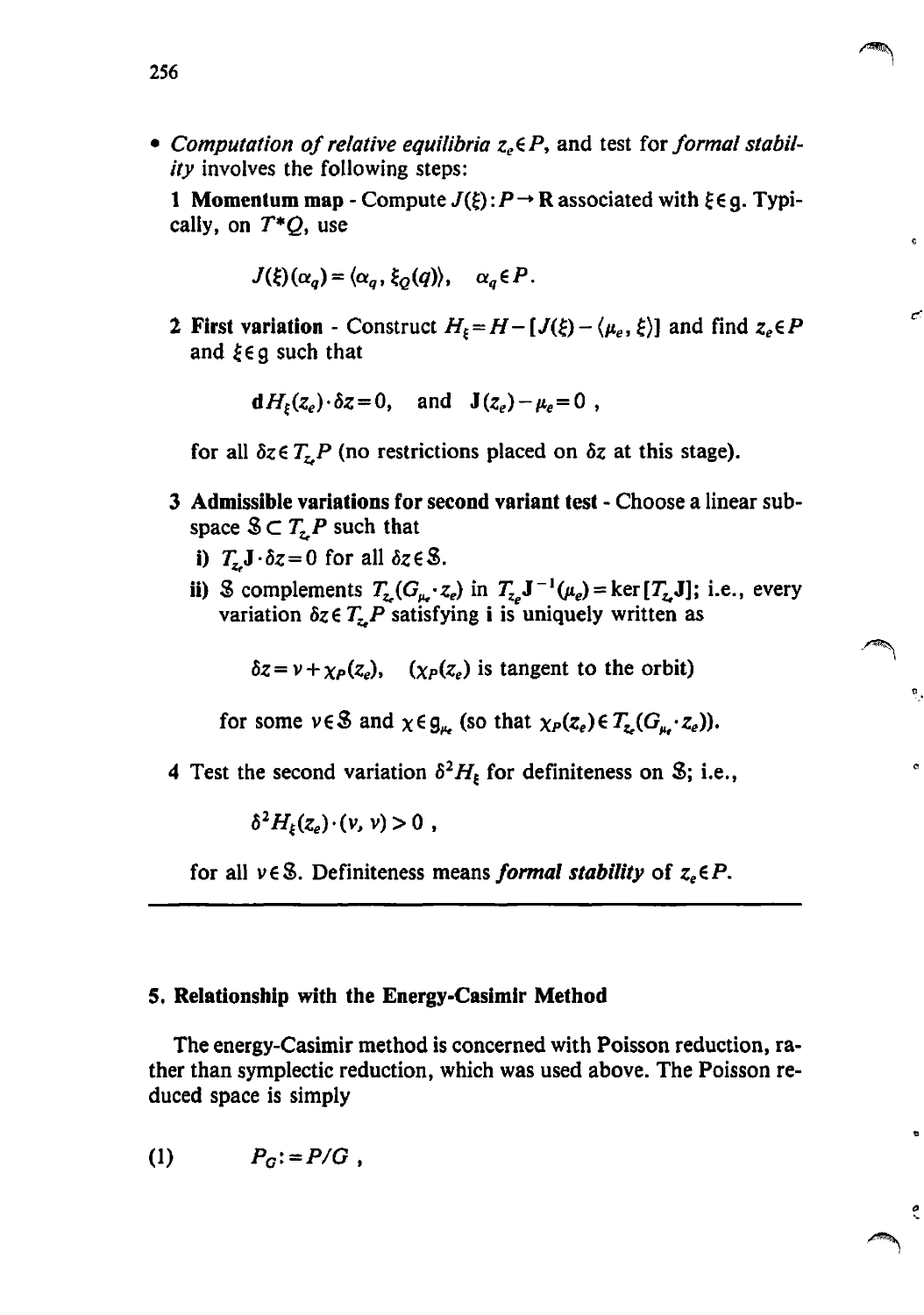assuming it is a manilfod, with its inherited Poisson structure: functions on  $P_G$  are identified with G-invariant functions on P. If  $O_u$  is the coadjoint orbit through  $\mu$ , then the reduced symplectic manifolds, written as

(2) 
$$
P_{\mu} = \mathbf{J}^{-1}(\mu) / G_{\mu} \cong \mathbf{J}^{-1}(\mathsf{O}_{\mu}) / G ,
$$

are the symplectic leaves of  $P_G$ . We saw above that the definiteness of  $\delta^2 H_{\xi}$  on  $\mathcal{S} \subset T_{z}P$  corresponds to definiteness of  $\delta^2 H_{\mu}$ . The function *H* on *P* induces a function *h* on *P/G* and the restriction of *h* to  $P_{\mu}$  is  $H_{\mu}$ .

Now suppose  $\Phi$ : $g^* \to \mathbb{R}$  is an Ad\*-invariant function, (so is a Casimir on  $g^*$  in the Lie-Poisson bracket structure on  $g^*$ ). Further, let

$$
(3) \qquad \Phi \circ J : P \to R
$$

be a «collective» Hamiltonian on P. This function is G-invariant since  $\Phi(\mathbf{J}(g \cdot z)) = \Phi(Ad_{g^{-1}}^{\ast}(\mathbf{J}(z)) = \Phi(\mathbf{J}(z)).$  Consequently, it defines a function

$$
(4) \tC_{\Phi}:P_G\to\mathbf{R}.
$$

One checks that  $C_{\phi}$  is in fact a Casimir on  $P/G$  in the sense that

$$
(5) \qquad \qquad [C_{\Phi}, F] = 0 ,
$$

Q

for any  $F: P_G \to \mathbb{R}$ . This is illustrated in the following commutative diagram:

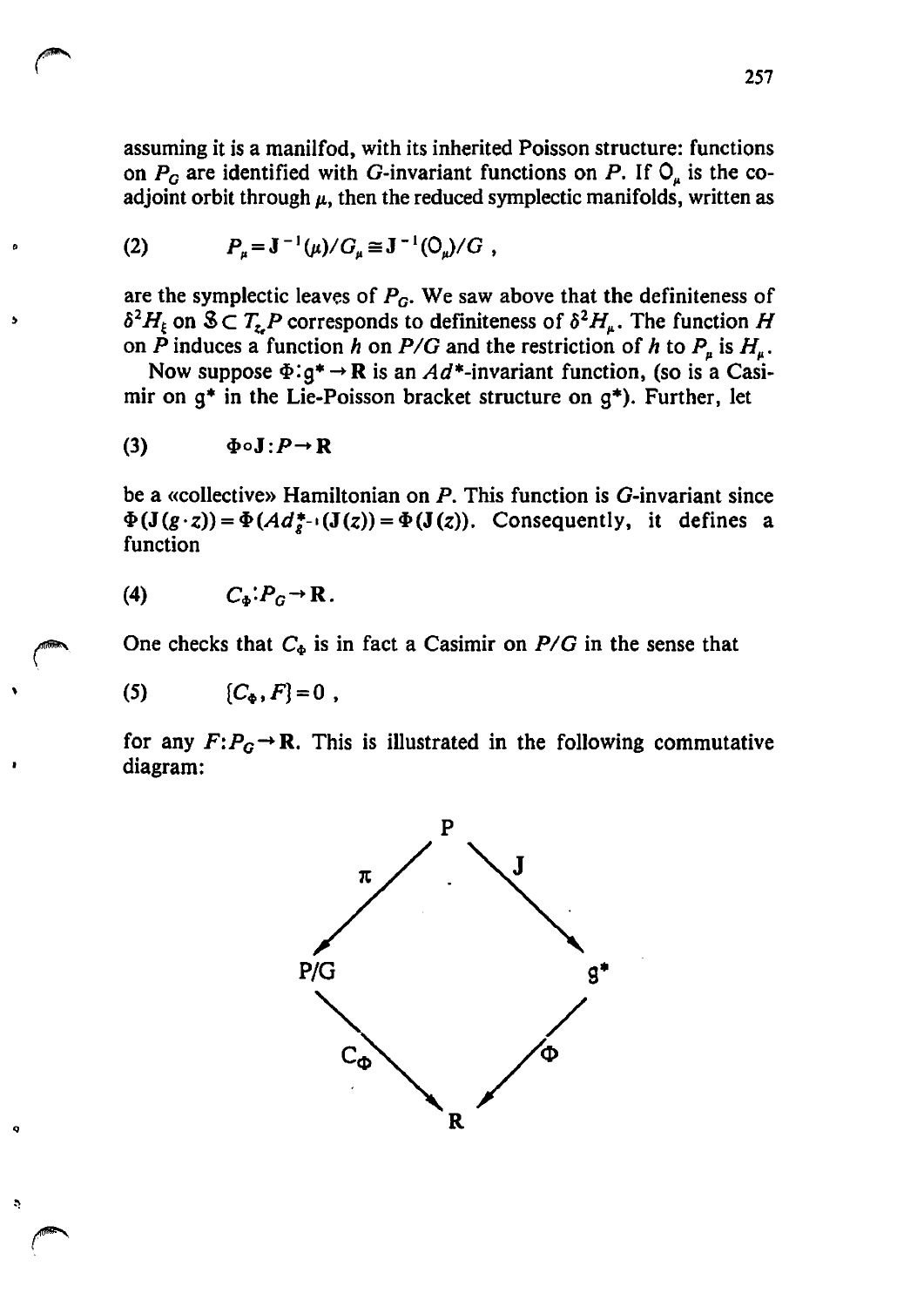Assume that  $z_e \in P$  is a relative equilibrium, so that there is an associated multiplier  $\xi \in g$ , as above. Furthermore, assume that there is at least one function  $\Phi_e$ :  $g^* \rightarrow \mathbf{R}$  satysfying

~-

(6) 
$$
\frac{\delta \Phi_e}{\delta \mu}\bigg|_e = \xi.
$$

Then, the functional

$$
h + C_{\Phi} : P/G \to \mathbf{R}
$$

has a critical point at  $[z_e] = \pi(z_e)$  where  $\pi: P \rightarrow P/G$  is the projection. The *energy-Casimir method* is essentially a test for definiteness of the second variation

$$
(7) \qquad \delta^2(h+C_{\Phi_e})|_e,
$$

on the tangent space  $T_{\{z_i\}}P/G$  to orbit  $[z_e] \in P/G$ ; see Holm et al. [1985]. Normally one chooses a  $\Phi_e$  satisfying (6) to optimize the definiteness of (7).

For any  $\Phi_e$  satisfying (6), the restriction of the second variation (7) to  $T_{[z]}P_{\mu}$ , the tangent space to the symplectic leaves in P/G is equal to the second variation of  $H_{\mu}$  at [z<sub>e</sub>]. This is simply because  $H_{\mu} = h \, | P_{\mu}$ ,  $H_{\mu}$  has a critical point at  $[z_e]$ , and  $C_{\Phi}$  is constant on  $P_{\mu}$ .

Thus, assuming (6) can be satisfied, the second variation (7) restricted to the reduced space, and the quadratic form induced by  $\delta^2 H_{\varepsilon}$  both coincide with  $\delta^2 H_{\mu}([z_e])$ . Therefore, if the energy-Casimir method works, i.e., the form (7) is definite, then so is  $\delta^2 H_{\xi}(z)$  (restricted to S); i.e., the energy-momentum method works.

On the other hand, there are situations, such as those concerned with geometrically exact rod models, where the energy-momentum method can be applied successfully, but there appears to be no function  $\Phi$  satisfying  $(6)$  and so the energy-Casimir method fails  $-$  see Simo, Posburgh, and Marsden [1988]. This also appears to be the essence of the results of Abarbanel & Holm (cf. Holm [1986]) and Morrison [1987].

Of course one can synthesize the energy-momentum and energy-Casimir methods; this is suitable when a group commuting with  $G$  is present. This results in the *energy-momentum-Casimir method.* it is implicitly used in Holm et al. [1985] for examples like the symmetric heavy top.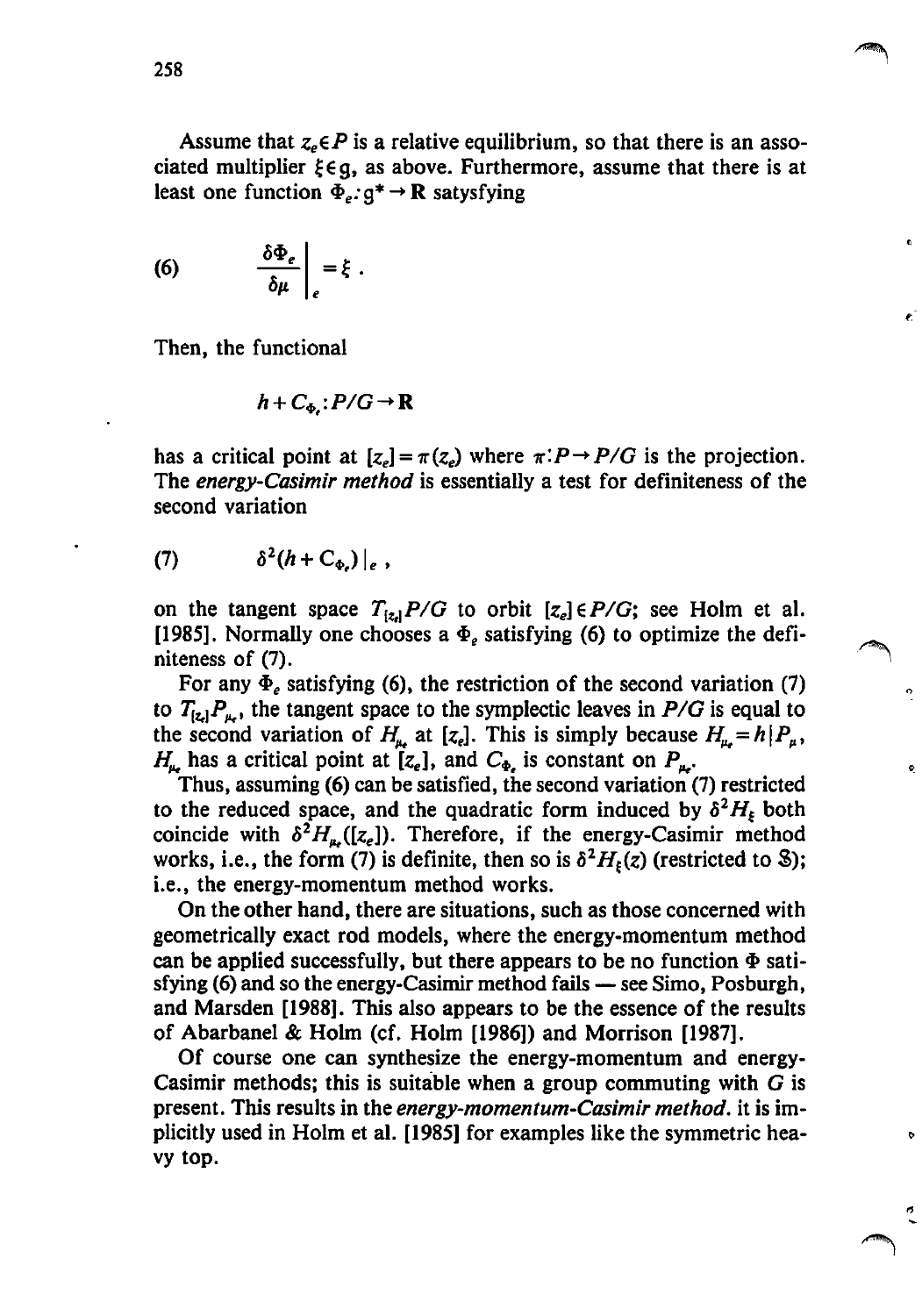As in the energy-Casimir method, for some problems in the infinite dimensional case, if one wants to deduce dynamical stability, convexity estimates for  $H<sub>k</sub>$  on  $\Im$  are required. The situation is analogous to that in Holm et al. [1985].

#### 6. Example: The Rigid Body

We illustrate how to use the energy-momentum method by considering the dynamics of a freely spinning rigid body. Of course we will recover the classic results that uniform rotation about longest and shortest principal axes are stable motions. The energy-momentum method is also used in more sophisticated examples of rotating structures, as in Simo, Posbergh and Marsden [1988].

The rotation group \$0 (3) consists of all orthogonal linear transformations of Euclidean three space to itself which have determinant one. Its Lie algebra, denoted so (3), consists of all  $3 \times 3$  skew matrices, which we identify with  $\mathbb{R}^3$  *by the isomorphism*  $\hat{H} \rightarrow$  so (3) defined by

(1) 
$$
\Omega \rightarrow \hat{\Omega} = \begin{bmatrix} 0 & -\Omega^3 & \Omega^2 \\ \Omega^3 & 0 & -\Omega^1 \\ -\Omega^2 & \Omega^1 & 0 \end{bmatrix}
$$

where  $\Omega = (\Omega^1, \Omega^2, \Omega^3)$ . One checks that for any vectors r and  $\Theta$ ,

(2a) 
$$
\hat{\Omega} \mathbf{r} = \Omega \times \mathbf{r},
$$

and

v

 $\Omega$ 

 $\ddot{\mathbf{c}}$ 

h

(2b) 
$$
\hat{\Omega}\hat{\Theta} - \hat{\Theta}\hat{\Omega} = (\Omega \times \Theta)\hat{.}.
$$

Equations (1) and (2a, b) give the usual identification of the Lie algebra so(3) with  $\mathbb{R}^3$  and the Lie algebra bracket with the cross product of vectors. Moreover, if  $\Lambda \in \mathcal{SO}(3)$  and  $\Omega \in \mathcal{SO}(3)$ , the *adjoint action* defined in (2) of  $\S$  2 is given by

$$
(3) \qquad [\Lambda \Theta] \cdot \tilde{=} Ad_{\Lambda} \Theta := \Lambda \tilde{\Theta} \Lambda^T.
$$

Since the adjoint action is a Lie algebra homomorphism, (3) gives the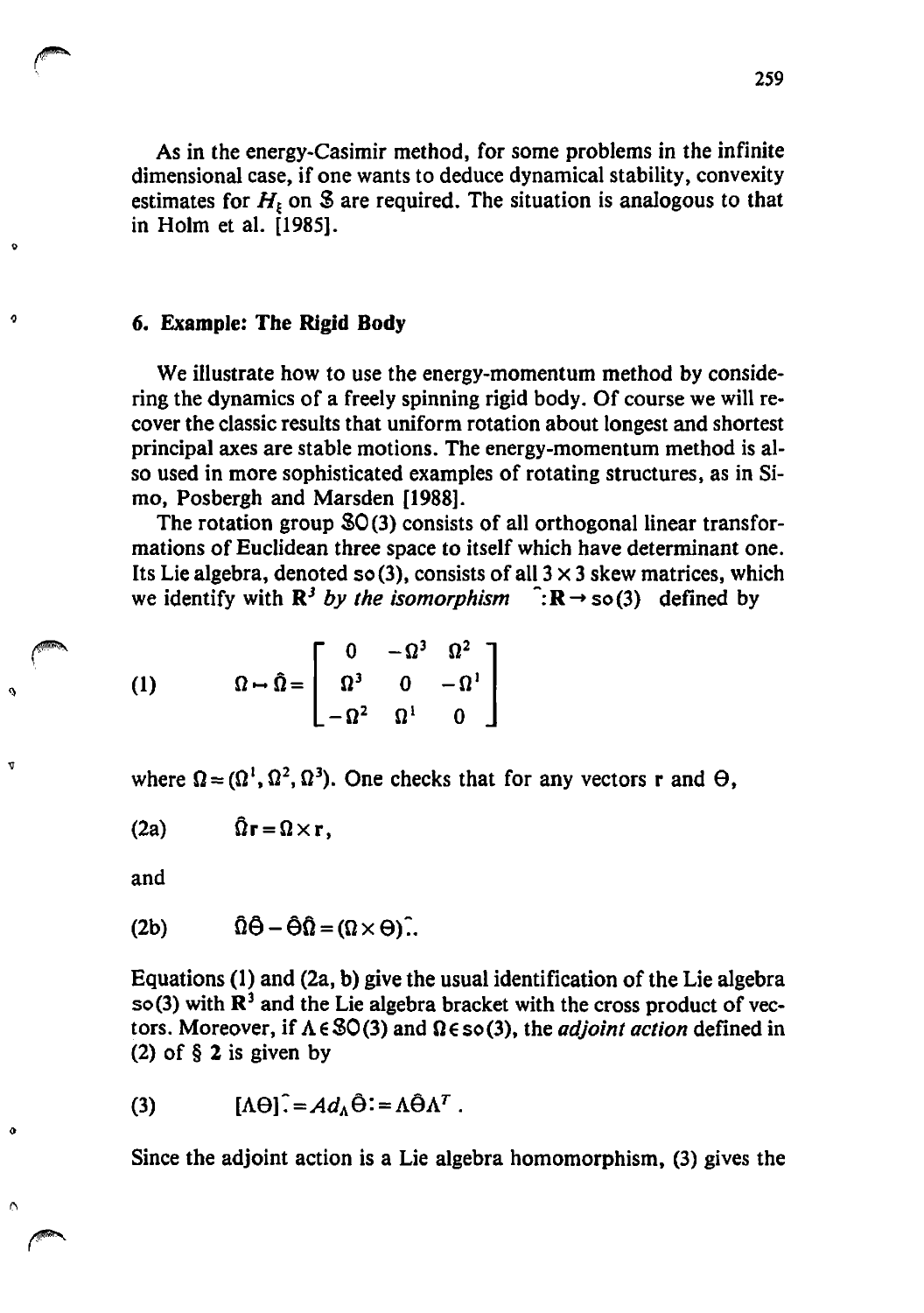260

elementary identity

(4)  $\Lambda(r \times s) = Ar \times As$ .

for all  $r, s \in \mathbb{R}^3$ .

Given  $\Lambda \in \mathcal{S}O(3)$ , let  $\hat{v}_{\Lambda}$  denote an element of the tangent space to  $$0(3)$  at  $\Lambda$ . Since  $$0(3)$  is a submanifold of  $$0(3)$ , the general linear group, we can identify  $\hat{v}_A$  with a 3 × 3 matrix, which we denote with the same letter. Linearizing the defining (submersive) condition  $\Lambda \Lambda^T = 1$ gives

$$
(5) \qquad \qquad \Lambda \hat{\mathbf{v}}_{\Lambda}^T + \hat{\mathbf{v}}_{\Lambda} \Lambda^T = 0 \ ,
$$

which defines  $T_A$  \$0(3). We can identify  $T_A$  \$0(3) with so(3) by two isomorphisms:

i) Left translations - Given  $\hat{\Theta} \in \text{so}(3)$  and  $\Lambda \in \text{SO}(3)$  we define  $(\Lambda, \hat{\Theta}) \mapsto \hat{\Theta}_{\Lambda} \in T_{\Lambda} \text{SO}(3)$  by setting

$$
(6a) \qquad \hat{\Theta}_{\Lambda} := T_e L_{\Lambda} \cdot \hat{\Theta} \cong (\Lambda, \Lambda \hat{\Theta}).
$$

Thus  $\hat{\Theta}_A$  is the left invariant extension of  $\hat{\Theta}$ .

ii) Right translations - Given  $\hat{\theta} \in$  so (3) and  $\Lambda \in$  SO (3) we define  $(\Lambda, \hat{\theta}) \mapsto \hat{\theta}_{\Lambda} \in T_{\Lambda}$  SO (3) through right translations by setting

(6b) 
$$
\hat{\theta}_{\Lambda} = T_e R_{\Lambda} \cdot \hat{\theta} \cong (\Lambda, \hat{\theta} \Lambda).
$$

Thus  $\hat{\theta}_A$  is the right invariant extension of  $\hat{\theta}$ .

As in Simo, Marsden & Krishnaprasad [1988], the notation is dictated by continuum mechanics considerations; uppercase letters are used for the body (or convective) variables and lower case for the spatial (or Eulerian) variables. Often, the base point is omitted and with an abuse of notation we write  $\Lambda\hat{\Theta}$  and  $\partial\Lambda$  for  $\hat{\Theta}_A$  and  $\hat{\theta}_A$ *, respectively.* 

The dual space to so (3) is identified with  $\mathbb{R}^3$  by using the *standard dot product:* 

> () ,

 $\sigma$ 

è

 $\mathbf{c}$ 

(7) 
$$
\Pi \cdot \Theta = \frac{1}{2} tr[\hat{\Pi}^T \hat{\Theta}] .
$$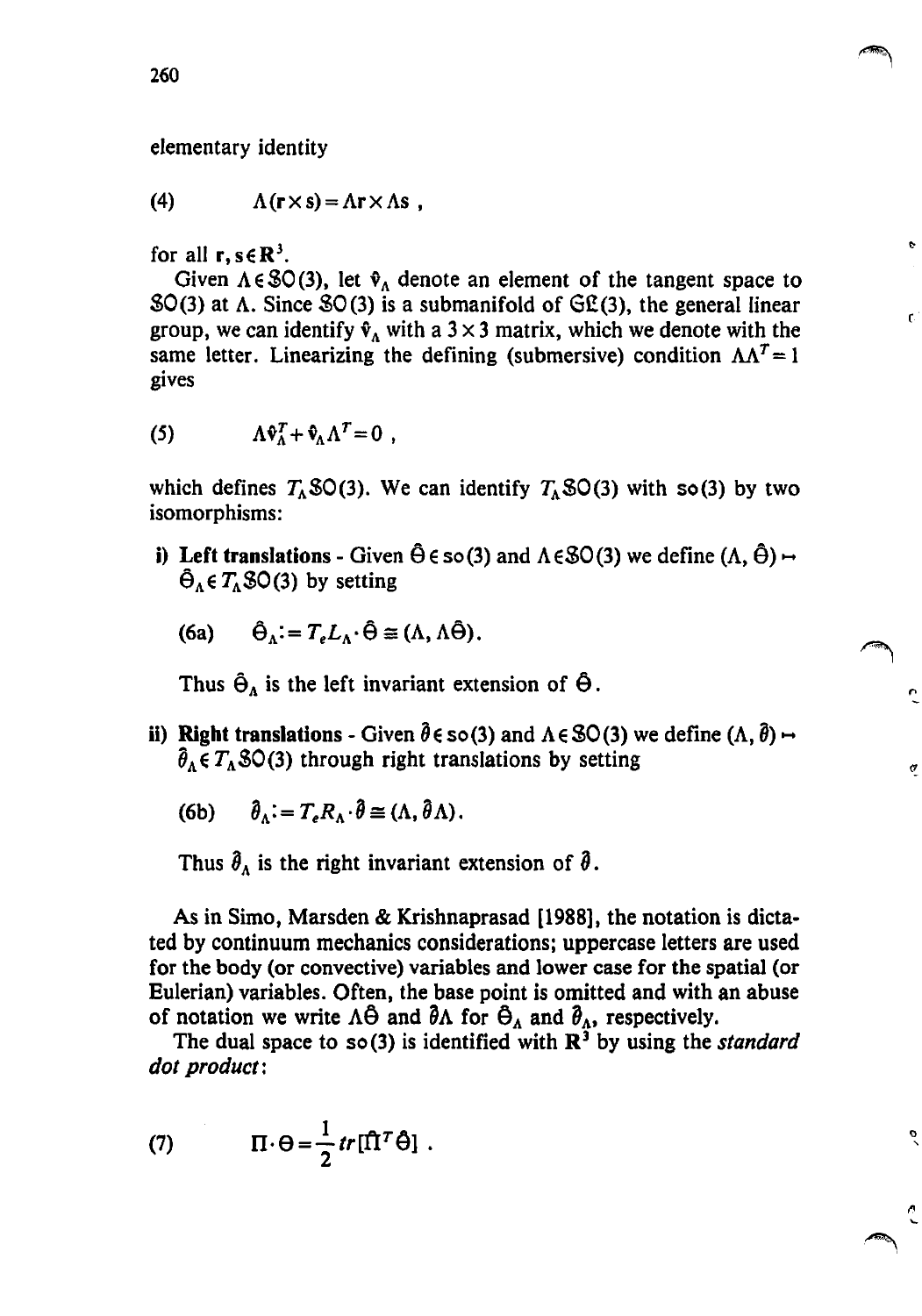This extends to the *left-invariant pairing* on  $T_A$  \$O(3) given by

(8) 
$$
\langle \hat{\Pi}_{\Lambda}, \hat{\Theta}_{\Lambda} \rangle = \frac{1}{2} tr \, [\hat{\Pi}_{\Lambda}^T \hat{\Theta}_{\Lambda}] = \frac{1}{2} tr \, [\hat{\Pi}^T \hat{\Theta}] = \Pi \cdot \Theta
$$

We shall, thereby, write elements of so(3)<sup>\*</sup> as  $\hat{\Pi}$ , where  $\Pi \in \mathbb{R}^3$ , (or  $\hat{\pi}$ with  $\pi \in \mathbb{R}^3$ ) and elements of  $T_A^*$  \$O(3) as

$$
(9) \hspace{1cm} \hat{\Pi}_\Lambda = (\Lambda, \Lambda \hat{\Pi}) \ ,
$$

s

ċ

for the body representation, and for the spatial representation

$$
(10) \qquad \hat{\pi}_{\Lambda} = (\Lambda, \, \hat{\pi} \Lambda) \; .
$$

Again, explicit indication of the base point will often be omitted and we shall simply write Aft and  $\hat{\pi}$ A for  $\hat{\Pi}_A$  and  $\hat{\pi}_A$ , respectively. If (9) and  $(10)$  represent the same covector, then

$$
(11) \qquad \qquad \hat{\pi} = \Lambda \hat{\Pi} \Lambda^T,
$$

which coincides with the co-adjoint action. Equivalently. using the isomorphism (2) we have

$$
(12) \qquad \pi = \Lambda \Pi \ .
$$

The mechanical set-up for rigid body dynamics is as follows: the configuration manifold  $Q$  and the phase space  $P$  are

- (13)  $Q = \text{SO}(3)$ ;  $P = T^* \text{SO}(3)$  with the canonical symplectic structure
	- i) The *Hamiltonian H* is the kinetic energy of a free rigid body. One shows in standard fashion (see for instance Marsden, Ratiu & Weinstein [1984]) that

(14) 
$$
H = \frac{1}{2} \pi \cdot \mathbb{I}^{-1} \pi; \quad \Pi := \Lambda \mathbb{J} \Lambda^T,
$$

where II is the *time dependent inertia tensor* (in spatial coordinates)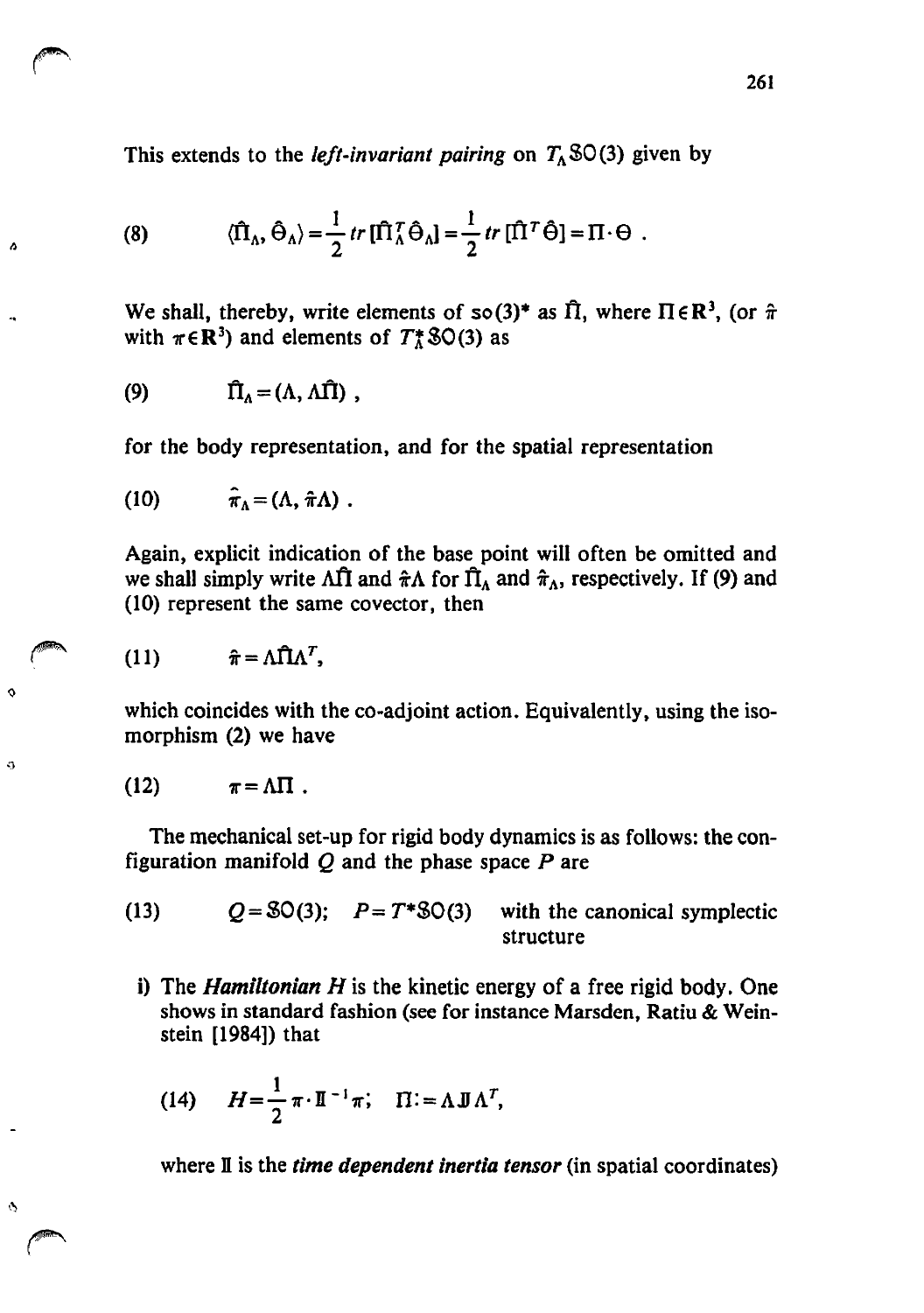and J is the *constant inertia dyadic* given by

(15) 
$$
\mathbf{J} = \int_{\mathbb{S}} \varrho_{ref}(X) \left[ ||X||^2 \mathbf{1} - X \otimes X \right] d^3 X.
$$

Here,  $\mathbb{S} \subset \mathbb{R}^3$  is the *reference configuration* of the rigid body and  $o_{\text{ref}}$ :  $\hat{\mathbf{\Omega}}$  R the *reference density*. We regard *H* in (14) as a function  $H: \mathcal{S}O(3) \times \mathcal{S}O^*(3) \to \mathbb{R}$  where  $\mathcal{S}O(3) \cong \mathbb{R}^{3*}$ . This is essentially equivalent to regarding *H* as a function on *P* because of the isomorphism

$$
(16) \qquad (\Lambda,\,\pi)\in\mathcal{SO}(3)=\mathbb{R}^{3*}\mapsto (\Lambda,\,\hat{\pi}\Lambda)\cong\hat{\pi}_{\Lambda}\in T_{\Lambda}^{*}\mathcal{SO}(3).
$$

However, the former view, i.e.,  $H(\Lambda, \pi)$ , is computationally more convenient.

ii) Invariance Properties - Making use of  $(12)$ , H in  $(14)$  can be written in the *convective representation (body coordinates)* as

(17) 
$$
H = \frac{1}{2} \Pi \cdot \mathbf{J}^{-1} \Pi
$$

which reflects the (manifest) *left invariance* of H under the action of \$0 (3). Thus *left reduction by* SO (3) to *body coordinates* induces a function on the quotient space  $T^*S0(3)/S0(3) \cong$  so<sup>\*</sup>(3). The symplectic leaves are spheres,  $\Pi$ | = constant. The induced function h on these spheres is given by (17) regarded as a function of  $\Pi$ . The dynamics on this sphere is given by the usual picture obtained by intersection of the sphere  $|\Pi|^2$  = constant and the ellipsoid  $H =$  constant.

 $\bullet$ 

e.

- iii) Momentum map Consistent with the preceding discussion, we choose  $G = \{80(3) \text{ acting from the left on } Q = \{80(3) \text{ by left translation, i.e., } \}$ 
	- (18)  $\Psi(Q, \Lambda) = L_o \Lambda = Q \Lambda$ ,

for all  $\Lambda \in \mathcal{SO}(3)$  and  $\mathcal{Q} \in G = \mathcal{SO}(3)$ . Hence, the action of  $G = \mathcal{SO}(3)$ on  $P = T^* S O(3)$  is by *cotangent lift* of *left translations*. Since the infinitesimal generator associated with  $\xi \in so(3)$  is obtained as

(19) 
$$
\hat{\xi}_{\text{so}(3)}(\Lambda) = \frac{d}{dt} \exp[t \hat{\xi}] \Lambda \bigg|_{t=0} = \hat{\xi} \Lambda ,
$$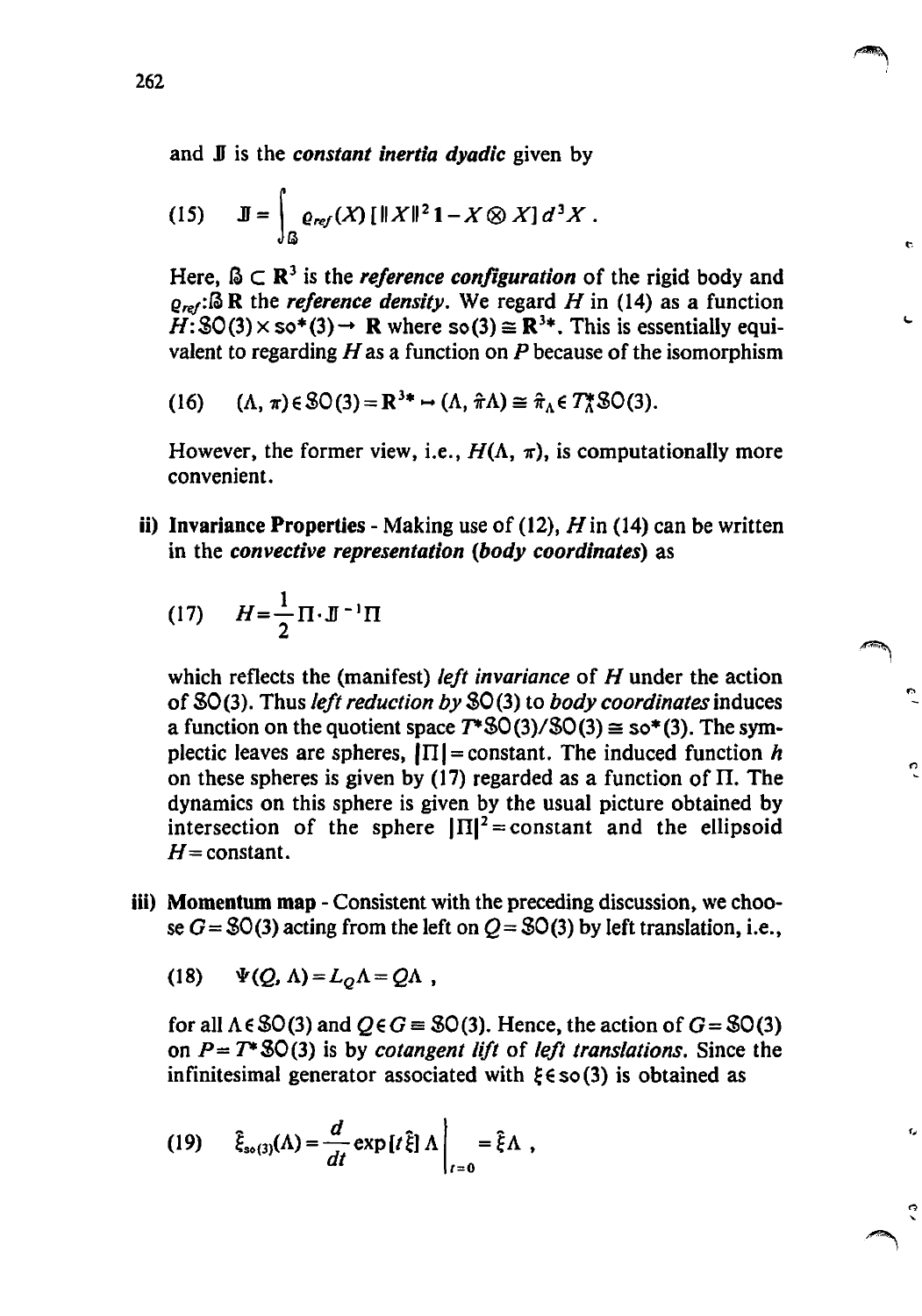by Proposition 2.1 the momentum map associated with the left  $\mathcal{SO}(3)$ action is given by

(20) 
$$
J(\hat{\xi})(\hat{\pi}_{\Lambda}) = -\frac{1}{2} tr [\hat{\pi}_{\Lambda}^{T} \xi_{so(3)}] = -\frac{1}{2} tr [\Lambda^{T} \hat{\pi}^{T} \hat{\xi} \Lambda] = -\frac{1}{2} tr [\hat{\pi}^{T} \hat{\xi}] = \pi \cdot \xi,
$$

Thus, (20) gives

 $\boldsymbol{\lambda}$ 

¢,

ņ

(21) 
$$
\mathbf{J}(\hat{\pi}_{\Lambda}) = \hat{\pi}, \text{ or } J(\hat{\xi}) = \pi \cdot \xi.
$$

This constitutes our first step in the application of the energy-momentum method in the box. According to the second step of the energy-momentum method, we consider

(22) 
$$
H_{\xi} = H - [J(\xi) - \pi_e \cdot \xi] = \frac{1}{2} \pi \cdot \Pi^{-1} \pi - \xi \cdot (\pi - \pi_e) ,
$$

and examine its critical points. To compute the first variation we recall that although  $\hat{\pi}_A \in T^* \mathcal{SO}(3)$ , including its base point  $\Lambda$ , are the basic variables, it is more convenient to regard  $H<sub>k</sub>$  as a function of  $(\Lambda, \pi) \in \mathcal{SO}(3) \times \mathbb{R}^{3*}$  through the isomorphism (2).

Thus, let  $\hat{\pi}_{\Lambda_n} \cong (\Lambda_e, \hat{\pi}_e \Lambda_e) \in T^*SO(3)$  be a relative equilibrium point. For any  $\delta\theta \in \mathbb{R}^3$  we construct the curve

(23) 
$$
\epsilon \mapsto \Lambda_{\epsilon} = \exp[\epsilon \delta \bar{\theta}] \Lambda_{\epsilon} \in \mathcal{S}O(3) ,
$$

which starts at  $\Lambda_e$  since

(24) 
$$
\Lambda_{\epsilon}\Big|_{\epsilon=0} = \Lambda_{e}
$$
, and  $\frac{d}{d\epsilon}\Big|_{\epsilon=0} \Lambda_{\epsilon} = \delta\theta\Lambda$ .

Let  $\delta \pi \in \mathbb{R}^{3*}$  and consider the curve in  $\mathbb{R}^{3*}$  defined as

$$
(25) \qquad \epsilon \mapsto \pi_{\epsilon} = \pi_{\epsilon} + \epsilon \delta \pi \epsilon \mathbf{R}^{3*} ,
$$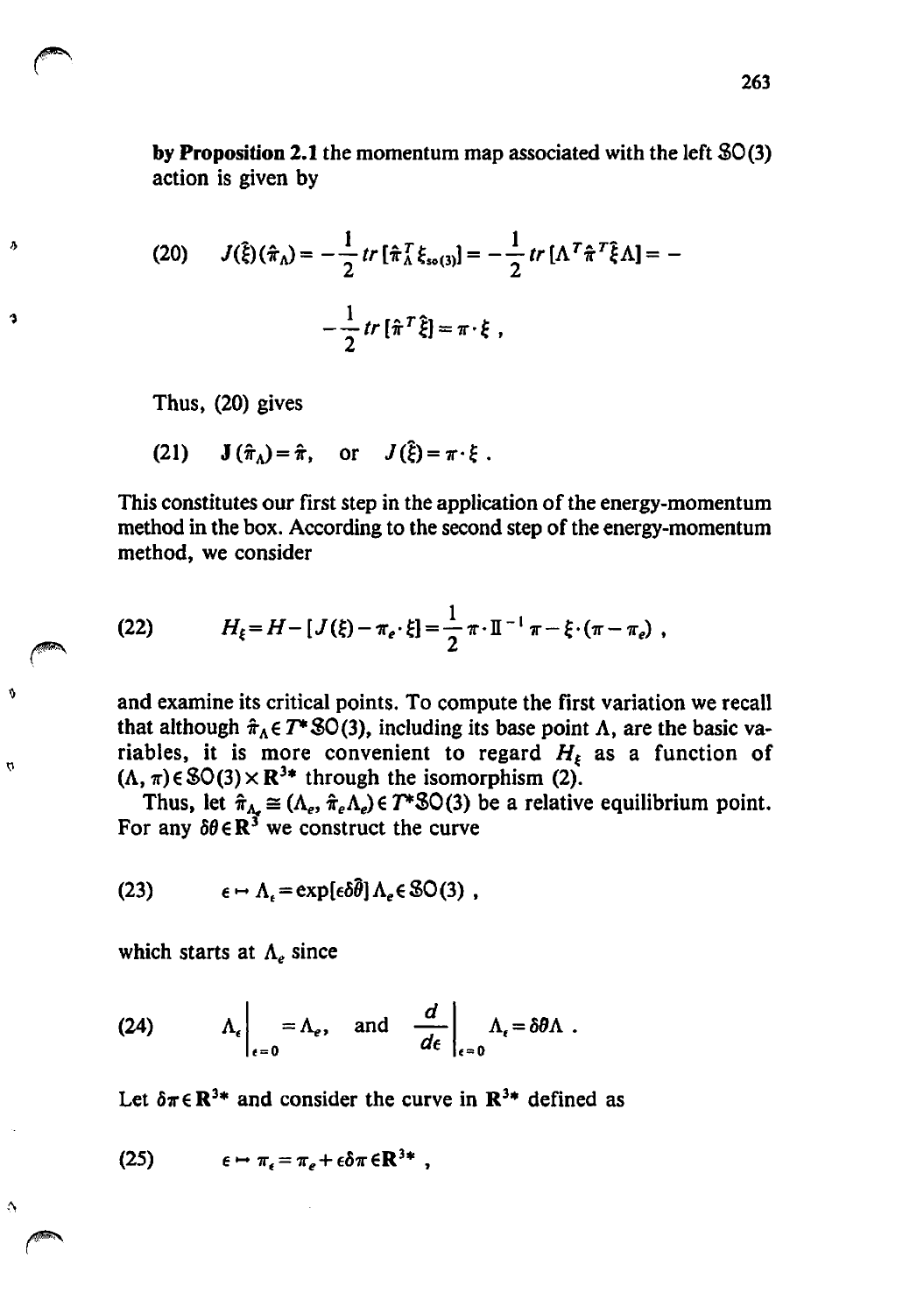which starts at  $\pi_e$ . These constructions induce a curve  $\epsilon \mapsto \hat{\pi}_{\Lambda_e} \epsilon T^* \text{SO}(3)$ through the isomorphism (3): that is,  $\hat{\pi}_{\Lambda_c}$ : = ( $\Lambda_c$ ,  $\hat{\pi}_{\epsilon} \Lambda_c$ ). With this notation at hand we proceed to compute the first variation.

 $\mathbf{C}_1$ 

٠

 $\tilde{C}$ 

**i) First variation** - Using the chain rule, set

$$
(26a) \t\t \delta H_{\xi}\Big|_{e}:=\frac{d}{d\epsilon}H_{\xi,\epsilon}\Big|_{\epsilon=0}=0,
$$

where

(26b) 
$$
H_{\xi,\epsilon} := \frac{1}{2} \pi_{\epsilon} \cdot \mathbb{I}_{\epsilon}^{-1} \pi_{\epsilon} - \xi \cdot \pi_{\epsilon} \quad \text{and} \quad \mathbb{I}_{\epsilon}^{-1} := \Lambda_{\epsilon} \mathbb{J}^{-1} \Lambda_{\epsilon}^{T}.
$$

In addition, at equilibrium we have the additional optimality condition coming from varying the Lagrange multiplier

(27) 
$$
(\pi - \pi_e) \cdot \eta = 0
$$
, for all  $\eta \in \mathbb{R}^{3^*}$ ; i.e.,  $\pi = \pi_e$ .

To compute (26a) observe that

(28) 
$$
\frac{1}{2} \pi_e \cdot \frac{d}{d\epsilon} \Pi_e^{-1} \pi_e \Big|_{\epsilon=0} = \frac{1}{2} \pi_e \cdot [\delta \theta \Pi_e^{-1} - \Pi_e^{-1} \delta \theta] \pi_e
$$

$$
= \frac{1}{2} [\pi_e \cdot \delta \theta \times \Pi_e^{-1} \pi_e - \Pi_e^{-1} \pi_e \cdot \delta \theta \times \pi_e]
$$

$$
= \delta \theta \times (\Pi_e^{-1} \pi_e \times \pi_e) ,
$$

where we have made use of elementary vector product identities. By (28), expression (26) reduces to

(29) 
$$
\delta H_{\xi}\Big|_{e} = \delta \pi \cdot [\mathbb{I}_{e}^{-1} \pi_{e} - \xi] + \delta \theta \cdot [\mathbb{I}_{e}^{-1} \pi_{e} \times \pi_{e}] = 0.
$$

From this relation we obtain the two expected equilibrium conditions:

(30a) 
$$
[\mathbb{I}_e^{-1} \pi_e \times \pi_e] = 0, \text{ and } [\mathbb{I}_e^{-1} \pi_e] = \xi,
$$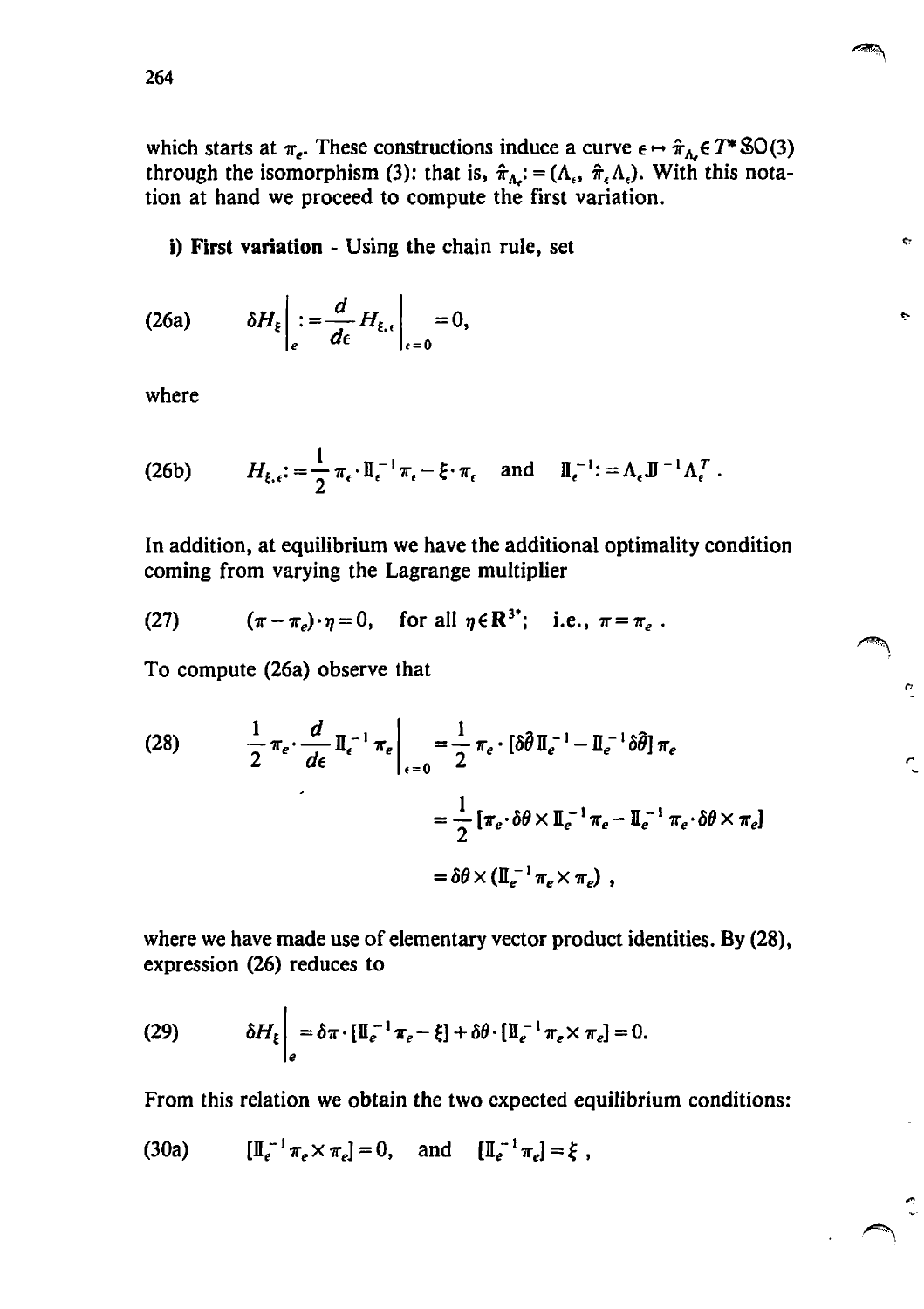Equivalently, we have

$$
(30b) \t\t \xi \times \pi_e = 0, \text{ and } \mathbb{I}_e^{-1} \xi = \lambda \xi ,
$$

where  $\lambda > 0$  by positive definiteness of  $\mathbf{H}_e = \Lambda_e \mathbf{J} \Lambda_e^T$ . These conditions constitute the statement that  $\pi_e$  is aligned with a principal axis, and that the rotation must be about this axis. Note that  $\pi = \mathbb{I}_{\epsilon} \omega_{e}$ , where  $\mathbb{I}_{\epsilon}$  is the spatial inertial dyadic and  $\pi_e = \mathbb{I}_e \xi$ , so that  $\xi$  does correspond to the angular velocity, as it should.

ii) Second variation - From (29) we compute the second variation at equilibrium by again making use of the direction derivative formula and setting

(31) 
$$
\delta H_{\xi}\Big|_{\epsilon} := \frac{d}{d\epsilon} \left[ \delta \pi \cdot (\mathbb{I}_{\epsilon}^{-1} \pi_{\epsilon} - \xi) \times \delta \theta (\mathbb{I}_{\epsilon}^{-1} \pi_{\epsilon} \times \pi_{\epsilon}) \right] \Big|_{\epsilon=0}
$$

By performing manipulations similar to those leading to (29) and making use of the equilibrium conditions (30) we obtain the following quadratic form at equilibrium

(32) 
$$
\delta^2 H_{\xi} \Big|_{e} ((\delta \pi, \delta \theta), (\delta \pi, \delta \theta)) =
$$

$$
[\delta \pi^T \delta \theta^T] \Bigg[ -\frac{\mathbb{I}_{e}^{-1}}{\hat{\pi}_{e} (\mathbb{I}_{e}^{-1} - \lambda \mathbf{1})} - \frac{\mathbb{I}_{e}^{-1} - \lambda \mathbf{1}) \hat{\pi}_{e}}{-\frac{\mathbb{I}_{e} (\mathbb{I}_{e}^{-1} - \lambda \mathbf{1}) \hat{\pi}_{e}}{-\frac{\mathbb{I}_{e} (\mathbb{I}_{e}^{-1} - \lambda \mathbf{1}) \hat{\pi}_{e}}{-\frac{\mathbb{I}_{e} (\mathbb{I}_{e}^{-1} - \lambda \mathbf{1}) \hat{\pi}_{e}}{-\frac{\mathbb{I}_{e} (\mathbb{I}_{e}^{-1} - \lambda \mathbf{1}) \hat{\pi}_{e}}{-\frac{\mathbb{I}_{e} (\mathbb{I}_{e}^{-1} - \lambda \mathbf{1}) \hat{\pi}_{e}}{-\frac{\mathbb{I}_{e} (\mathbb{I}_{e}^{-1} - \lambda \mathbf{1}) \hat{\pi}_{e}}{-\frac{\mathbb{I}_{e} (\mathbb{I}_{e}^{-1} - \lambda \mathbf{1}) \hat{\pi}_{e}}{-\frac{\mathbb{I}_{e} (\mathbb{I}_{e}^{-1} - \lambda \mathbf{1}) \hat{\pi}_{e}}{-\frac{\mathbb{I}_{e} (\mathbb{I}_{e}^{-1} - \lambda \mathbf{1}) \hat{\pi}_{e}}{-\frac{\mathbb{I}_{e} (\mathbb{I}_{e}^{-1} - \lambda \mathbf{1}) \hat{\pi}_{e}}{-\frac{\mathbb{I}_{e} (\mathbb{I}_{e}^{-1} - \lambda \mathbf{1}) \hat{\pi}_{e}}{-\frac{\mathbb{I}_{e} (\mathbb{I}_{e}^{-1} - \lambda \mathbf{1}) \hat{\pi}_{e}}{-\frac{\mathbb{I}_{e} (\mathbb{I}_{e}^{-1} - \lambda \mathbf{1}) \hat{\pi}_{e}}{-\frac{\mathbb{I}_{e} (\mathbb{I}_{e}^{-1} - \lambda \mathbf{1}) \hat{\pi}_{e}}{-\frac{\mathbb{I}_{e} (\mathbb{I}_{e}^{-1} - \lambda \mathbf{1}) \hat{\pi}_{e}}{-\frac{\mathbb{I}_{e} (\mathbb{I}_{e}^{-1} - \lambda \mathbf{1}) \hat{\pi}_{e}}{-\frac{\mathbb{I}_{e} (\mathbb
$$

Note that the matrix in (32) in  $6 \times 6$ .

Finally we restrict the admissible variations  $(\delta \pi, \pi \theta) \in \mathbb{R}^3$ \* ×  $\mathbb{R}^3$  by the conditions in step 3 of the energy-momentum method. By (21),  $J(\hat{\pi}_A) = \hat{\pi}$ ; hence  $\mu_e = \hat{\pi}_e$  and  $T_z(G_{\mu_e}, z_e) =$  infinitesimal rotations about<br>the axis  $\pi_e$ ; i.e., multiplies of  $\pi_e$ ; i.e., multiplies of  $\pi_e$ , or equivalently  $\xi$ . Variations that are orthogonal to this space and also in the space  $\delta \pi = 0$  (which is the condition i:  $\delta J = \delta \pi = 0$ ) are of the form  $\delta\theta$  with  $\delta\theta \perp \pi_e$ . Thus, we choose

$$
(33) \hspace{1cm} \mathbb{S} = \{(\delta \pi, \delta \theta) | \delta \pi = 0, \delta \theta \perp \pi_c \},
$$

 $\bullet$ 

p

â

which completes step 3 of the energy-momentum method. Note that  $\delta\theta$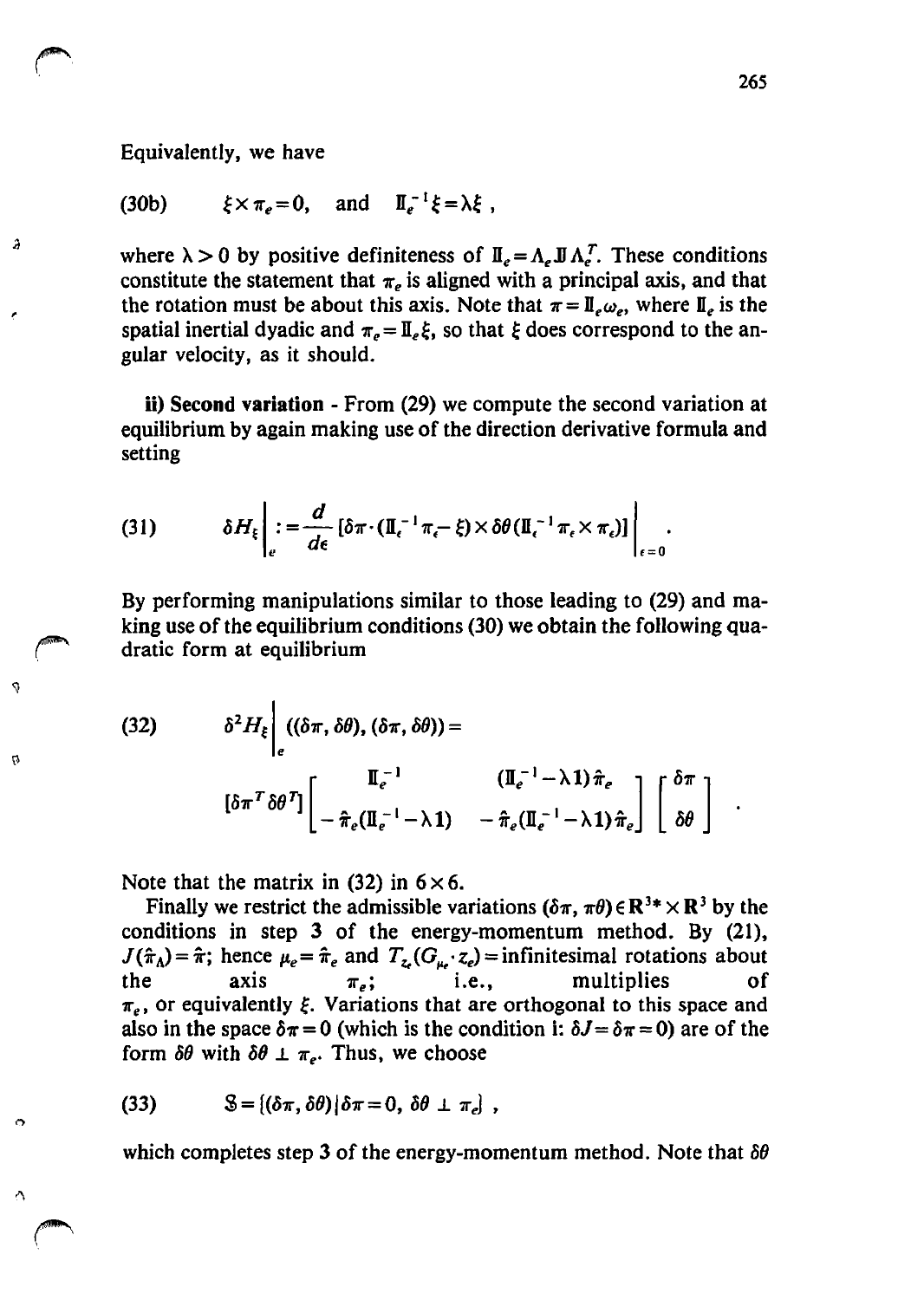is a variation that infinitesimally rotates  $\pi_e$  on the sphere

(34) 
$$
\mathsf{O}_{\tau_c} := \{ \pi \in \mathbb{R}^3 \mid \|\pi\|^2 = \|\pi_e\|^2 \},
$$

which is the co-adjoint orbit through  $\pi_e$ . The second variation (32) restricted to the subspace  $V$  is given by

(35) 
$$
\delta^2 H_{\xi,\mu}\Big|_{e} = \delta\theta \cdot (\hat{\pi}_{e}^T (\mathbb{I}_{e}^{-1} - \lambda \mathbb{1}) \hat{\pi}_{e}) \delta\theta
$$

$$
= (\pi_{e} \times \delta\theta) \cdot (\mathbb{I}_{e}^{-1} - \lambda \mathbb{1}) (\pi_{e} \times \delta\theta).
$$

If  $\lambda$  is the largest or smallest eigenvalue of II, (35) will be definite; note that the null space of  $\mathbb{I}^{-1} - \lambda \mathbb{1}$  in (35) consists of vectors parallel to  $\pi_e$ which have been excluded. Also note that in thus example. *\$* is a 2-dimensional space and (35) in fact represents a  $2 \times 2$  matrix.

### 7. **Comments on Block Diagonalization**

In the energy-momentum method, for mechanical systems with Hamiltonian *H* of the form kinetic energy  $(K)$  plus potential  $(V)$ , it is possible to choose variables in a way that makes the determination of stability conditions sharper and more computable. These variables are related to what are known as Eckart frames, but they can also be related to horizontality conditions for an associated connection. In this set of variables (with the conservation of momentum constraint and a gauge symmetry constraint imposed on S) the second variation of  $\delta^2 H_{\epsilon}$  block diagonalizes; schematically

n

 $\mathbf{t}$ 



Furthermore, the internal vibrational block takes the form

$$
\begin{bmatrix} \text{Internal vibration} \\ \text{block} \end{bmatrix} = \begin{bmatrix} \delta^2 V_{\mu} & 0 \\ 0 & \delta^2 K_{\xi} \end{bmatrix}
$$

266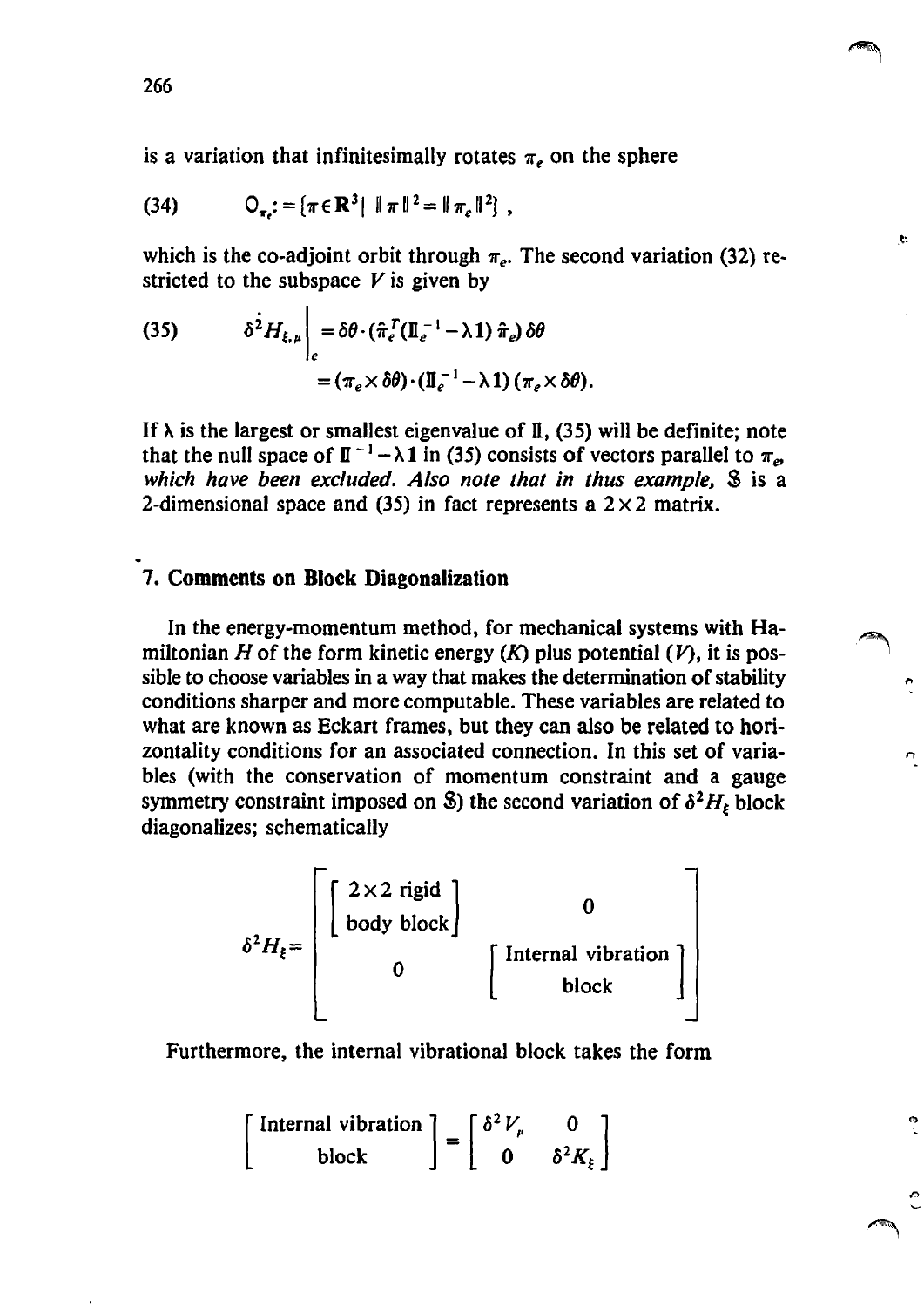where  $V_{\mu} = V + \mu \, \mathbb{I} (q)_{\mu}^{-1}$  is the amended potential of Smale,  $K_{\xi}(q, p) =$  $=\frac{1}{2}$   $\|p-A_{\xi}\|^2$  and  $A_{\xi}(q)$  is the metric flat (or the Legendre transform) of  $\xi_0(q)$ . Here  $\delta^2 K_\xi > 0$  so formal stability is equivalent to  $\delta^2 V_\xi > 0$ which separates out the overall rigid body motions from the internal motions of the system under consideration (for a geometrically exact rod,

this includes shear and torsion). The dynamics of the internal vibrations (such as the elastic wave speeds) depend on the rotational angular velocity. That is, the internal vibration-

al block is  $\xi$ -dependent, but in way we can explicitly calculate. On the other hand, these two types of motions do not *dynamically decouple,*  since the symplectic form does *not* block diagonalize. However, we can compute the off-diagonal terms explicitly (they turn out to be momentum maps that playa crucial role in how the block diagonalizing variables are constructed in the first place!) which determines the dynamic coupling. See Marsden, Simo, Lewis, and Posbergh [1989] and Simo, Lewis and Marsden [1990] for further information and references.

#### **REFERENCES**

 $\mathcal{L}$ 

 $\Omega$ 

- ABRAHAM R. and MARSDEN J. [1978], *Foundation 0/ Mechanics.* Second Edition, Addison-Wesley Publishing Co., Reading, Mass.
- ARNOL'D V.I. [1978], *Mathematical methods o/classical mechanics.* Graduate Texts in Math. 60, Springer-Verlag.
- HOLM D.O. [1986], Liapunov stability of ideal compressible and incompressible fluid . equilibria in three dimensions. *Seminaire de Mathematiques superieurs.* Les Presses de l'Université de Montréal, 100, 125-208.
- HOLM D.O., MARsDEN J.E., RATIU T. and WEINSTEIN A. (1985), Nonlinear stability of fluid and plasma equilibria. *Physics Reports* 123, 1-116.
- LEWIS D. and SIMO J.C. [1989], Nonlinear stability of pseudo-rigid bodies, *Proc. Roy. Soc. Lon.* (to appear).
- MARSDEN J .E., SIMO, LEWIS D.R. and POSBERGH T.A. (1989), A block diagonalization theorem in the energy momentum method *Cont. Math. AMS.* 97,297-314 .